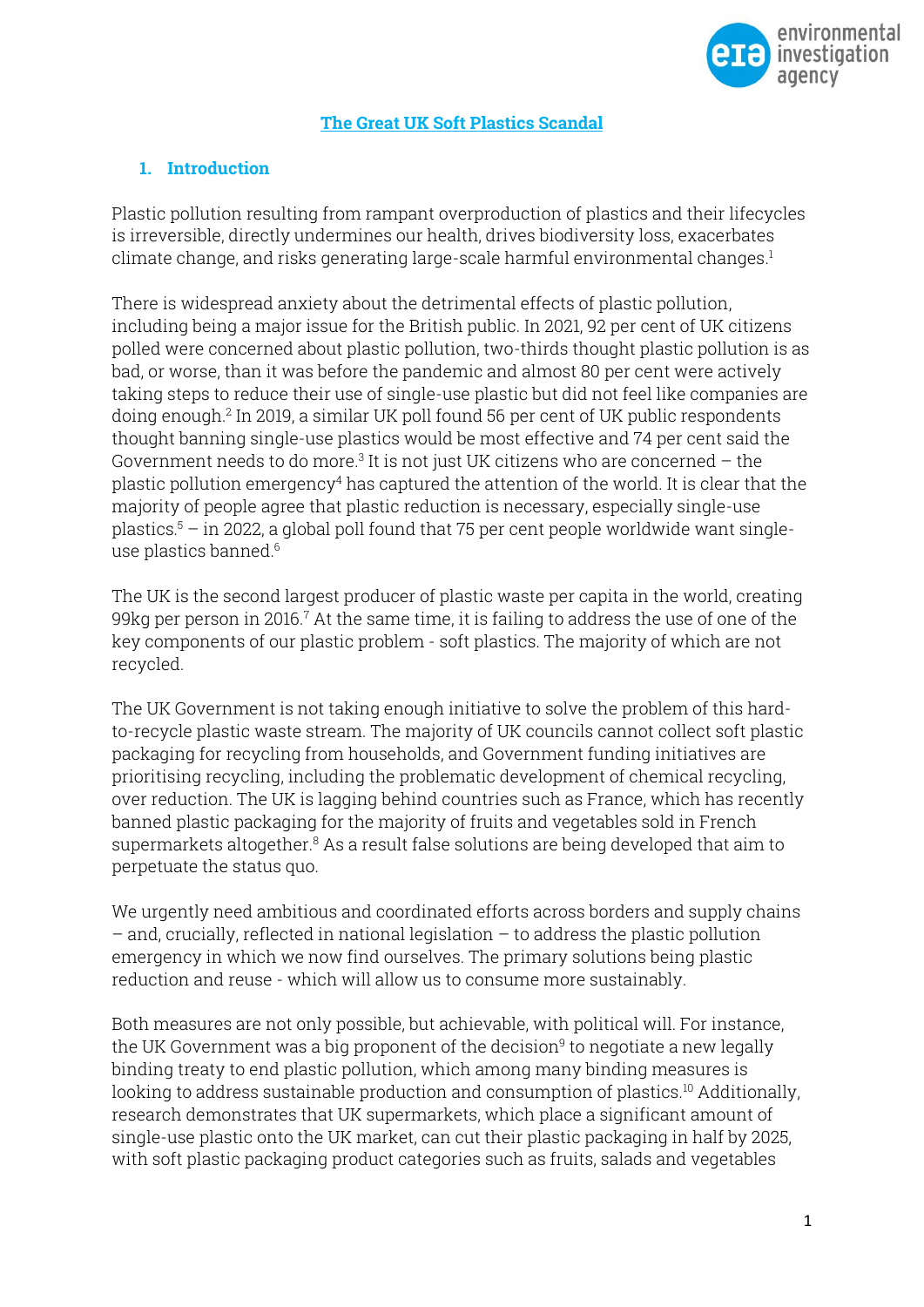

making up a huge amount of packaging with the greatest potential for significant plastic reduction.<sup>11</sup>

## **2. The UK's soft plastic waste crisis**

Soft/flexible/film plastic packaging<sup>12</sup> [henceforth 'soft plastics'] can include products such as plastic carrier bags, bread and cereal bags, cling film, bubble wrap, magazine wrap and shrink wrap (to package multi-pack products such as drink containers, tinned food and toilet paper). They are typically single-use, difficult to recycle and there is little recycling market within the UK, despite them currently making up a considerable amount of total consumer plastic packaging waste.

In 2019, 93 per cent of plastic film packaging<sup>13</sup> placed on the market was not recycled, accounting for 25 per cent of the 1,155,000 tonnes of total plastic packaging waste that was disposed of that year.<sup>14</sup> In 2020, the collection rate of plastic film packaging for recycling was eight per cent, amounting to a total of 25,000 tonnes, thus meaning that 92 per cent of plastic film packaging placed on the market was not recycled and of the 828,000 tonnes of plastic packaging not collected for recycling, 38 per cent was plastic  $\dim^{15}$ . Whether disposed of or rejected at recycling facilities that cannot recycle them, these soft plastics are likely dumped in landfills or incinerated, including being treated in energy-from-waste facilities<sup>16</sup> and as refuse-derived fuel, all of which have their own harmful environmental, social and human health impacts.

This is exacerbated by the fact these types of plastic waste are typically not collected from UK households for recycling. Only 49 local authorities (13 per cent) collected plastic film packaging from households in 2020, with 20 of these accepting only carrier bag plastic film waste<sup>17</sup>. Of the plastic packaging collected for recycling in those areas, only four per cent was plastic film despite it accounting for 22 per cent of plastic packaging consumed by households.<sup>18</sup> This is worsened by a lack in relevant Government policy,<sup>19</sup> with England for instance currently consulting on local authority household collection where it is proposed plastic film collection should be adopted no later than 2026-27.

Public, industry and Government ambition and drive are all vital as we work towards reducing plastic consumption and pollution. However current industry and Government action (or inaction) has led to the creation of complex false solutions which fundamentally fail to address the surging volumes of single-use soft plastic packaging<sup>20</sup> or the problems they create.

## **3. Lack of collection and reduction Government policy leading to troubling quick fixes**

In a bid to attain their UK voluntary Plastics Pact targets (i), <sup>21</sup> and other regulatory obligations such as the UK Plastic Packaging Tax (ii) which came into force in April 2022, <sup>22</sup> UK supermarkets and brands, which are the primary producers and distributors of soft plastic packaging, are finding new ways to deal with this problematic waste stream.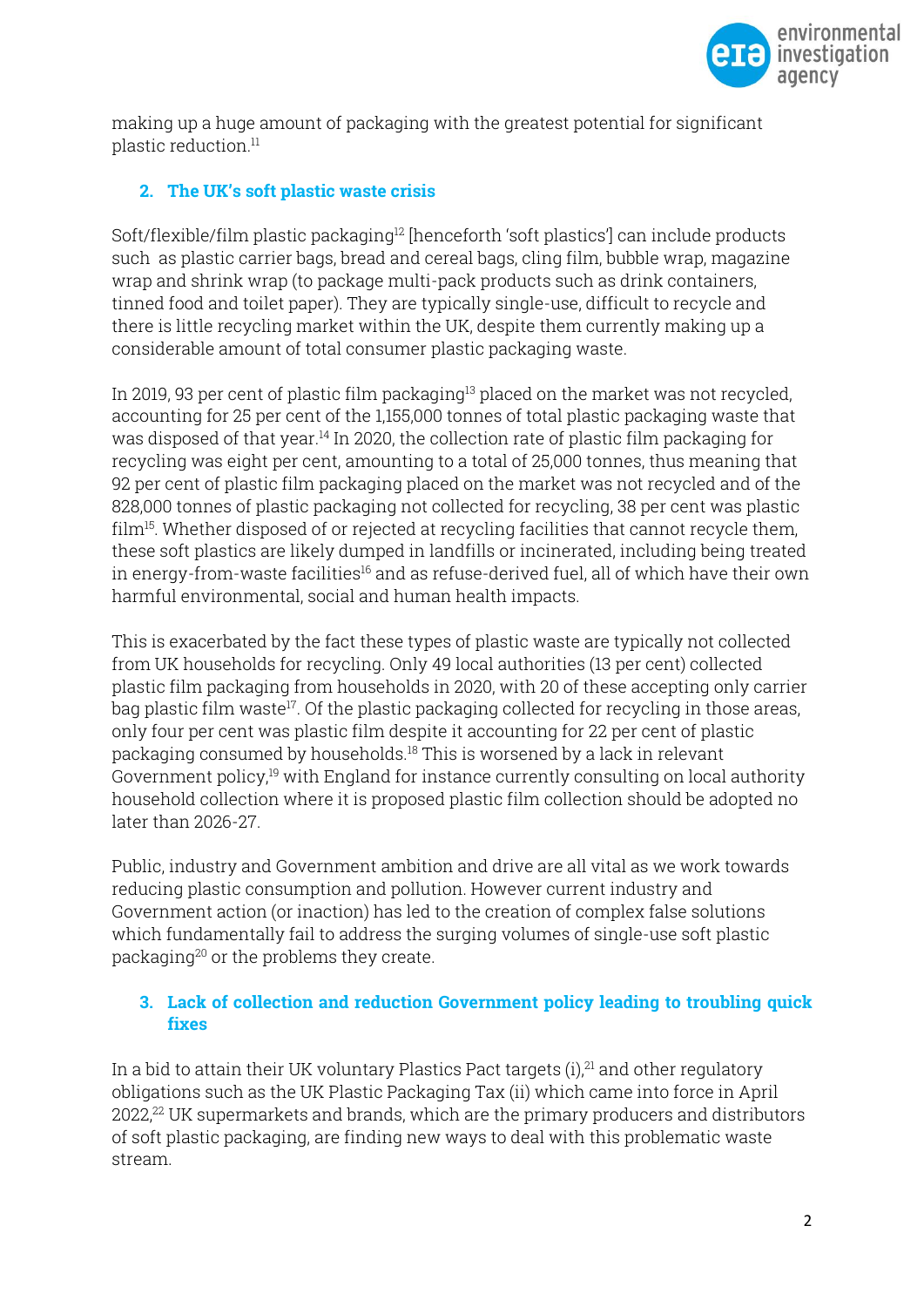

#### **UK supermarket soft plastic takeback schemes and the opaque plastic waste trade**

Stepping into the void created by a lack of domestic kerbside collection, a number of UK supermarkets<sup>23</sup> have been trialling and expanding in-store soft plastic takeback schemes, including Sainsburys, Aldi, Co-op, Waitrose, Tesco, Iceland, Lidl and M&S, while Morrisons co-owns a recycling facility that will be able to handle soft plastics. 24

In essence, these schemes provide in-store bins where customers can bring back their flexible packaging waste for it to be recycled. However, these interim industry-led schemes, which have sprung up in the absence of policy or domestic infrastructure, are fraught with issues and have the potential to lead to greenwashing.

Given there is little market to recycle soft plastics domestically – and questions remain whether these materials can truly be safely and effectively recycled - some UK supermarkets are exporting the soft plastic waste they collect for treatment overseas. However, these exports are marred with a lack of transparency and permit suspensions.

A 2021 ENDS Report story found that Tesco and Sainsbury's had contracted the UK waste company Eurokey Recycling Ltd to reprocess in-store collected soft plastics at Eurokey's facility in Zielona Góra, Poland.<sup>25</sup> Eurokey is a specialist packaging and reprocessing service provider focused on non-contaminated plastic and packaging waste. It does not provide end-to-end recycling services. It receives materials as mixed plastic bales, which it then sorts, grades and dispatches to accredited reprocessors in the UK and continental Europe. However, Eurokey has previously refused to provide any detail on where the material sent to this facility ends up, $26$  nor how much it actually receives, and it has received formal complaints from local residents about poor storage management at its Polish facility. 27

In 2018, Eurokey was flagged by the EU WasteForce Project (iii) in a published illegal waste case study, where plastic waste illegally exported from Chelmsford was found in bales stockpiled in Hong Kong, ready to go into landfill (the route identified occurring via Poland).<sup>28</sup> In 2022, Engineering & Technology News also found that Eurokey had its accreditation as an exporter of packaging waste suspended by the Environment Agency (EA) in November 2021 for six days, following several breaches of regulations in the way it exported plastic waste to sites in Turkey.<sup>29</sup> Poland and the Netherlands.<sup>30</sup> Bloomberg later published an investigative piece showcasing how soft plastics collected by Tesco, and managed by EuroKey, were sent to a plastic bag manufacturing recycling factory in Eastern Poland, a waste-to-energy cement kiln facility near Wroclaw, Poland (iv) and to Adana, Southern Turkey.<sup>31</sup> And Engineering and Technology News later confirmed that none of the flexible plastic waste collected by Sainsbury's via its in-store schemes is recycled in the UK either – it is also exported to Europe via its contract with Eurokey. 32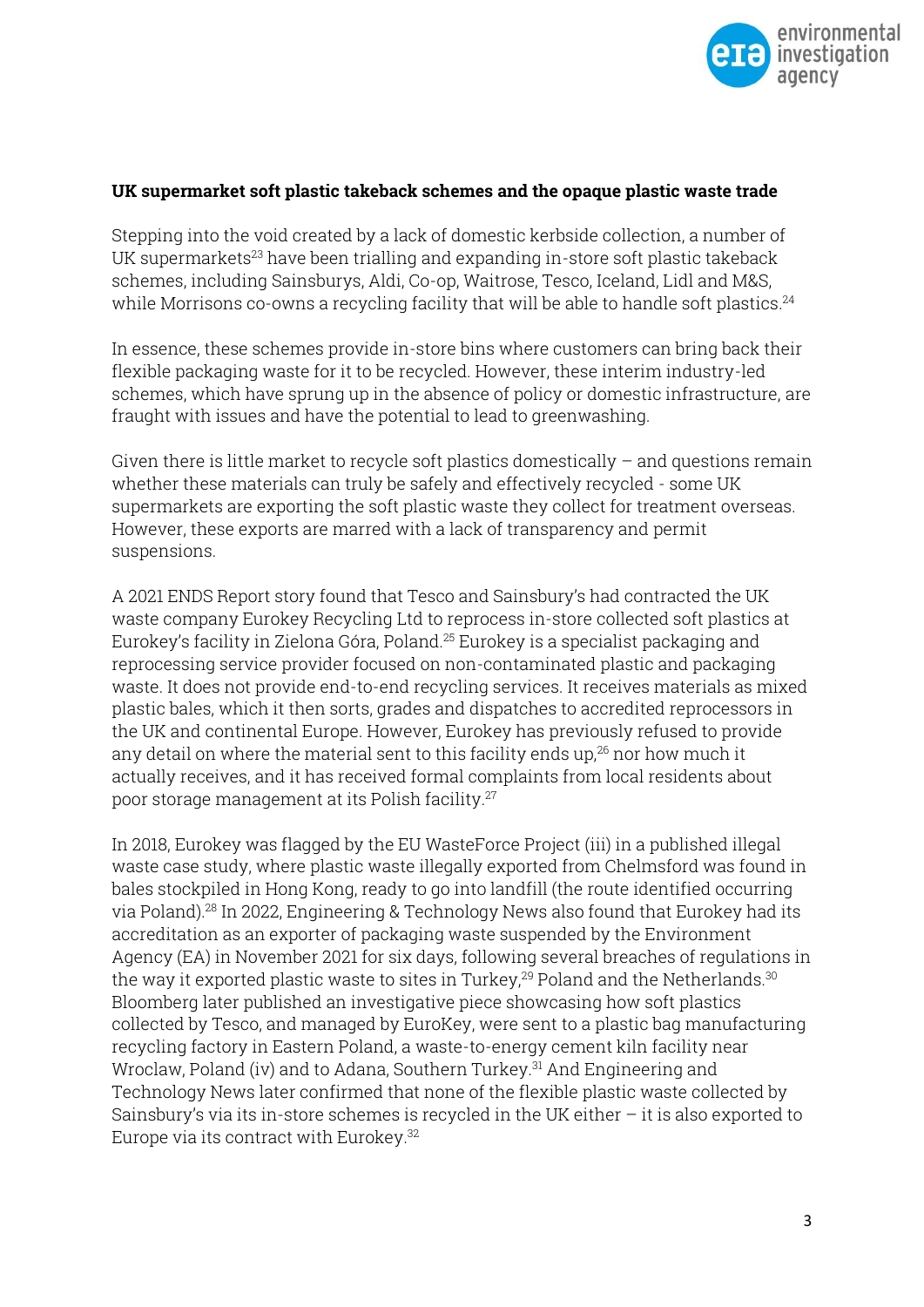

In 2021, Eurokey<sup>33</sup> publicly announced plans to develop a  $70,000$  tonnes a year recycling facility in Northamptonshire to specifically recover films and flexible plastics from the grocery and retail sectors. In particular, it stated "the material, which will include packaging from bakery and confectionery products, bags from prepared salad and food trays, would come from supermarkets including Sainsbury's and Tesco."<sup>34</sup>

However, EIA has found that within Eurokey's April 2021 Northamptonshire Council Planning Statement for the facility, its intention was that this facility would be specifically used for commercial and post-industrial plastic waste and did not specifically reference post-consumer plastic waste (such as soft plastic packaging).<sup>35</sup> When put to them, Eurokey responded to state: "As part of our consumer flexible film recycling trial with UK supermarkets, all the material we collect is managed similarly to non-contaminated plastic film and sent for reprocessing in our wholly owned and operated facilities in Poland. The trial has demonstrated a negligible impact to the quality of the material we process and bring to market. When the Kettering facility begins operation, it will enable us to continue to recover these under-recycled resources while reducing our reliance on export."

Eurokey<sup>36</sup> expects the 70,000 tonnes a year recycling facility in Northamptonshire to be operational by the end of June 2022; however, further clarification as to whether this facility would send sorted plastic film to be recycled domestically or to continue to export post-consumer soft plastic packaging waste abroad is needed, <sup>37</sup> especially given that Eurokey is still listed on the public register of accredited reprocessors and exporters on the national packaging waste database as a large and active plastic packaging waste exporter<sup>38</sup> still currently exporting plastic waste.<sup>39</sup> It is still also contracted by some UK supermarkets to handle their soft plastic waste collected instore . 40

Any business or organisation which produces, uses or sells packaged goods is classed as an obligated packaging producer within the UK and must take part of the UK's producer responsibility scheme for packaging and meet recycling obligations. This includes UK supermarkets such as Sainsbury's, Tesco and all others which are also setting up soft plastic in-store takeback schemes. Among other rules, obligated packaging producers must follow waste duty-of-care rules, which include not allowing the waste carrier contracted to dispose of waste to do so illegally. 41

This current system of exporting plastic waste, including the exporting of soft plastics from supermarket in-store takeback schemes, is of serious concern for four primary reasons:

• high-income countries, such as the UK, exporting plastic waste is an unethical practice resulting in environmental, social and human health harm.<sup>42</sup> The UK is the second largest producer of plastic waste per capita in the world, creating 99kg per person in 2016, <sup>43</sup> and has consistently been one of the largest plastic waste exporting countries, becoming structurally dependent on exporting waste to other countries despite the documented harm this causes. This is an environmental justice issue<sup>44</sup>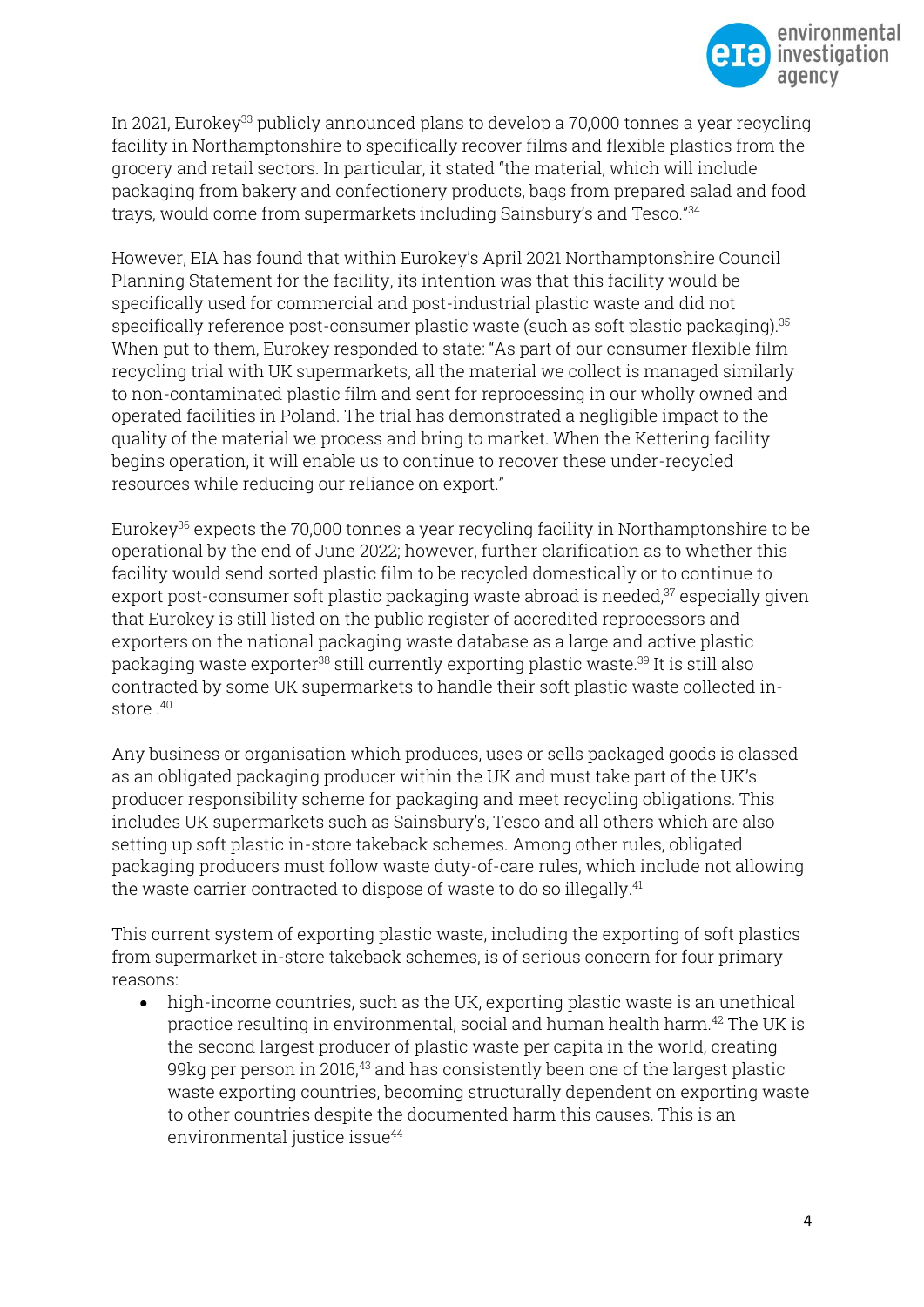

- representatives of the UK waste industry are concerned that the UK plastic packaging tax could lead to increased plastic waste exports rather than incentivising domestic recycling<sup>45</sup>
- in 2019, the UK achieved a plastic packaging recycling rate of 49.6 per cent, but this was only possible because 61 per cent of plastic packaging was exported for recycling.<sup>46</sup> However, the current packaging producer responsibility system within the UK assumed that 100 per cent of plastic packaging waste is recycled at point of export, $47$  which is likely not the case (v), thus falsely inflating the recycling figures, given the UK's high rate of packaging waste exports
- the more difficult plastic waste is to recycle, the more vulnerable it is to mismanagement and illegality. The plastic waste trade is inherently opaque, with publicly accessible data limited, which plays a role in facilitating and obscuring illegal trade, an issue raised by the UK Environment Agency.<sup>48</sup> For reference, in 2019 the European Commission estimated that the revenue of the EU illicit waste market for 23 member states could be as high as €15 billion, with the UK amounting to €4.3 billion euros of that. 49

## **The UK Flexible Plastic Fund and perpetuation of the linear status quo**

One of the ways brands are seeking to get in line with the UK plastic packaging tax obligations was the creation in May 2021 of the £1 million a year UK Flexible Plastic Fund, funded by Mars UK, Mondelēz International, Nestlé, PepsiCo, Unilever and now, other members. <sup>50</sup> All five founding companies were found to be within the global top 10 polluting brands in 2021 following audits conducted by Break Free From Plastic.<sup>51</sup>

The aim of the fund is to increase the supply of recycled plastic to adhere to the UK plastic packaging tax and to build the currently non-existent UK soft plastic recycling market. The Flexible Plastic Fund aims to overcome these barriers by offering financial incentives for flexible plastics recycling and encouraging the whole system to be more transparent, ahead of anticipated widespread household plastic film collections in five years' time in England.

It will do so by incentivising recyclers to take soft plastic waste by guaranteeing a minimum value of £100 per tonne of recycled product to process soft plastic (predominantly in the UK) $52$ . Subsequently, Fund members will receive Packaging Recovery Notes (PRNs) for the soft plastic recycled, thus also allowing them to meet their Producer Responsibility requirements. <sup>53</sup> Brand members will achieve this by partnering with UK supermarkets with in-store flexible plastic takeback schemes, citing that Sainsbury's and Waitrose already form part of the Flexible Plastic Fund.<sup>54</sup>

The Flexible Plastic Fund has stated it and its members are in regular dialogue with all UK retailers which collect flexible plastics in-store, as well as with their partner recyclers, to find ways to encourage flexible plastics recycling in the UK while increasing the traceability of what happens to the materials once collected. It is important to note that the Fund has not yet made any payments to recyclers. It states that technical and economic barriers have led to a slow uptake of the funding via PRNs and is currently revising its payment mechanism as well as exploring additional initiatives and waste streams to make post-consumer flexible plastic recycling viable.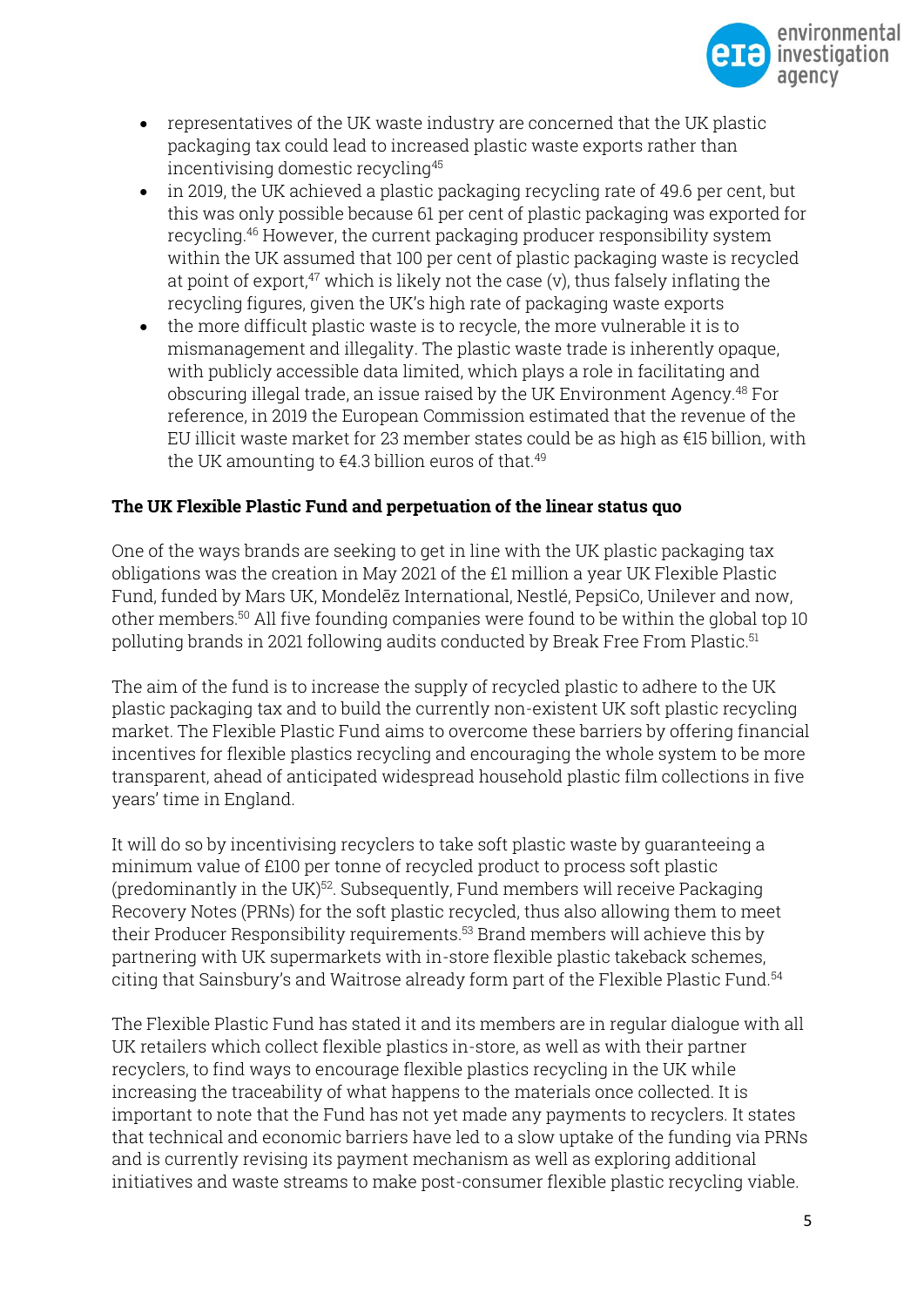

Advertising the Fund as a flagship initiative, despite it likely facilitating the recycling of only a very small proportion of soft plastic packaging currently disposed of is misleading<sup>55</sup> if coupled with voluntary plastic packaging targets currently in place. For instance, a minimum value of £100 per tonne could result in approximately only 10,000 tonnes of soft plastic falling under the scope of the scheme. For reference, in 2019 and 2020, the majority of soft plastic packaging placed on the market were disposed of (288,750 and 287,500 tonnes respectively) meaning the size of the fund currently cannot meet the scale of soft plastic use.

Voluntary industry plastic reduction targets are either non-existent or fail to address the soft plastic waste crisis. Recycling plays a role in enhancing a circular and sustainable economy, but without safeguards in place it could still result in increased production of hard-to-recycle soft plastic waste (also accounting for the high levels of soft plastic residuals at point of sorting and recycling). The required safeguards include reduction targets, a strict application of the waste hierarchy (vi) and restrictions on harmful additives which can facilitate toxic recycling.

There are currently no UK mandated Government plastic reduction targets and the UK voluntary industry targets currently in place do not address the specific challenges of soft plastics. For instance, the volume of UK supermarket plastic packaging placed on the market between 2017-19 increased, despite voluntary targets being in place.<sup>56</sup> The UK Plastics Pact, of which many UK supermarkets and brands are members, despite stating soft plastic lack of recycling was their number one priority, does not measure soft plastics elimination within its elimination target. Furthermore, it only focuses on recycling capacity rather than reduction, redesign and reuse for this problematic waste stream. Additionally, of the five brands which initially created the UK Flexible Plastic Fund, it is thought that all but one currently has an absolute plastic reduction target. (vii)

## **4. Government investment into false solutions**

## **Secondary parliamentary employment and industry lobbying undermining the polluter-pays principle**

The above industry initiatives have Government support. The UK Flexible Plastic Fund also has the support<sup>57</sup> of Mark Pawsey MP for Rugby and Bulkington.<sup>58</sup> City AM reported that, since 2020, he has had a second job outside of Parliament as a  $£30,000$ -a-year<sup>59</sup> Chairman of a packaging lobby group, the Foodservice Packaging Association (FPA). 60 The Foodservice Packaging Association represents the industry with all four UK governments and engages with key government departments and committees.

The FPA takes the stance that people, not producers, are responsible for plastic pollution<sup>61</sup> and has been pushing to pause the implementation of UK policies currently being developed, including extended producer responsibility for packaging. <sup>62</sup> Pawsey is also Chair of the All-Party Parliamentary Group (APPG) for the Packaging Manufacturing Industry. <sup>63</sup> This APPG, <sup>64</sup> which is also attended by the Foodservice Packaging Association,<sup>65</sup> views citizen responsibility to be the key ingredient, both in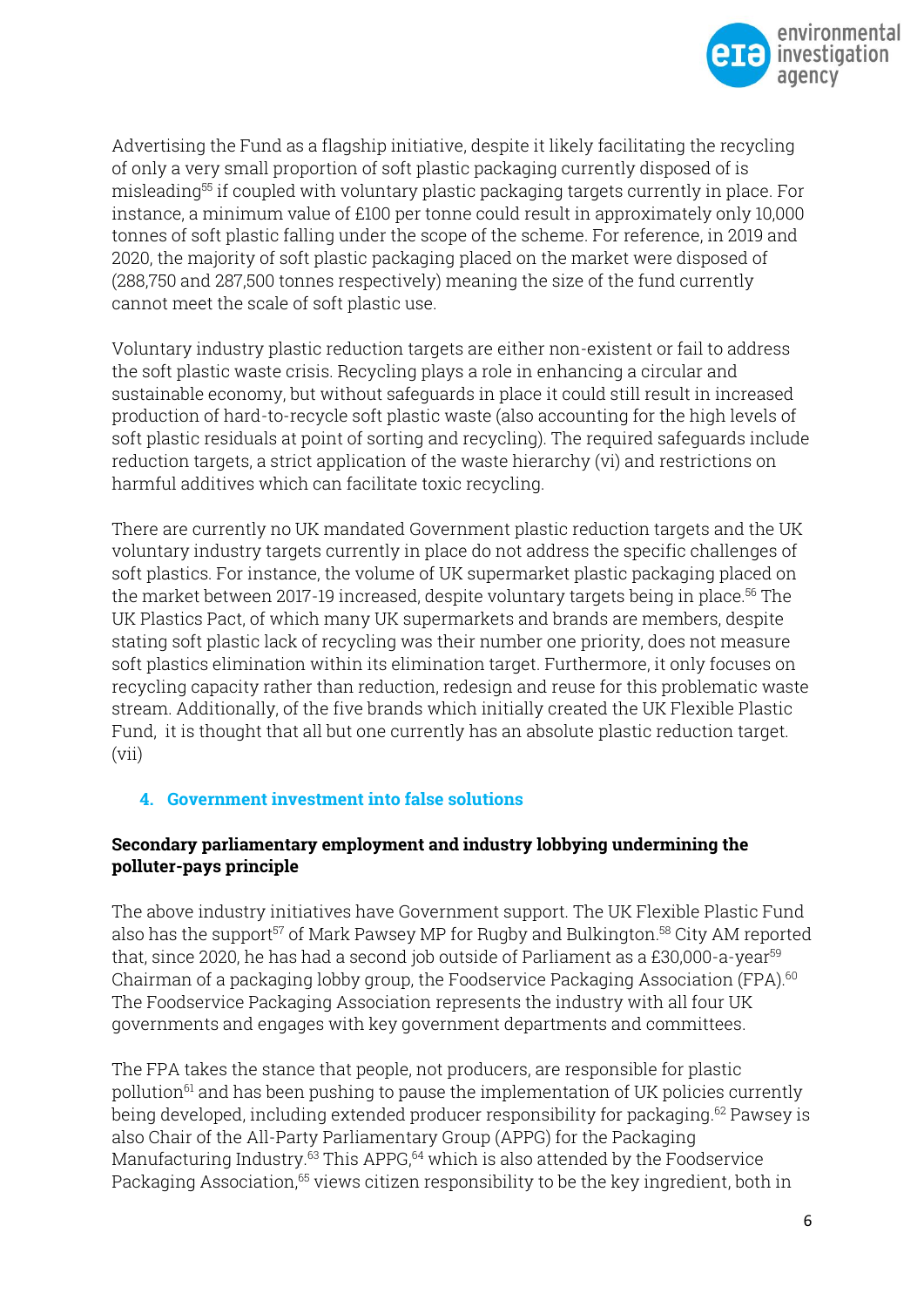

participating in recycling and in eliminating littering behaviour. This is a view shared by Pawsey; for instance, in January 2021 during the Government's Environment Bill debate he argued that the greater costs for packaging recycling and disposal to minimise their environmental harm should not fall on producers, also stating: "It is not the packaging manufacturer that is the polluter  $-$  people are." $66$ 

Pawsey was approached by EIA for comment as to whether he considered his secondary employment as Chairman of the Foodservice Packaging Association and his role as Chair of the APPG for the Packaging Manufacturing Industry to be a conflict of interest. While his response did not address our question, he did state that prior to becoming an MP, while running a business in the foodservice packaging sector, he was previously an industry member of the Foodservice Packaging Association (then named the British Disposable Products Association) and that in [April] 2020, when asked by the members of Foodservice Packaging Association to take on the role of chairman, he immediately declared this interest on the Register of Members' Interests and has drawn attention to it on each occasion that he has spoken on matters relating to the sector in Parliament. However, EIA found four separate instances where Pawsey spoke of packaging or plastic in Parliament but did not declare this interest. 67

This raises serious concerns about how industry lobbying may be holding the Government back on taking adequate action over plastic packaging and waste. In April 2022, the House of Commons Committee on Standards published a report on improving governance and regulation of All-Party Parliamentary Groups and concluded that they were "… concerned that if left unchecked, APPGs could represent the next great parliamentary scandal, with commercial entities effectively buying access to and the influence of parliamentarians and decision-makers." <sup>68</sup> Following that, in May 2022, the House of Commons Committee on Standards published recommendations, including tightening lobbying rules so MPs cannot lobby on behalf of someone paying them and an outright ban on MPs providing paid parliamentary advice, consultancy or strategy services.<sup>69</sup>

In addition, Pawsey's support of industry initiatives concerning soft plastic packaging, currently entirely dependent on public goodwill via in-store collection schemes, (viii) also serves to demonstrate both industry and Government's lacklustre application of the 'polluter pays' principle. For reference, the Government states it is committed to the 'polluter pays' principle and that "the responsibility for and the cost of treatment or disposal of post-consumer products sits fairly and squarely with producers and not taxpayers" as mentioned in the Government's 25 Year Environment Plan (2018), the Resources and Waste Strategy for England (2018) and the Conservative Party Manifesto (2019). (ix)

### **Government prioritising recycling, including chemical recycling, over reduction**

When it comes to Government funding in plastic packaging innovations and solutions, in 2020 the UK Research and Innovation (UKRI) (x) funded four projects for a total of  $£20m$ , three of which were chemical recycling projects.<sup>70</sup> These four UKRI-funded projects also received a total of £65m of industry investment. In 2022, the UKRI awarded an additional £30 million to 18 plastic packaging projects; these projects also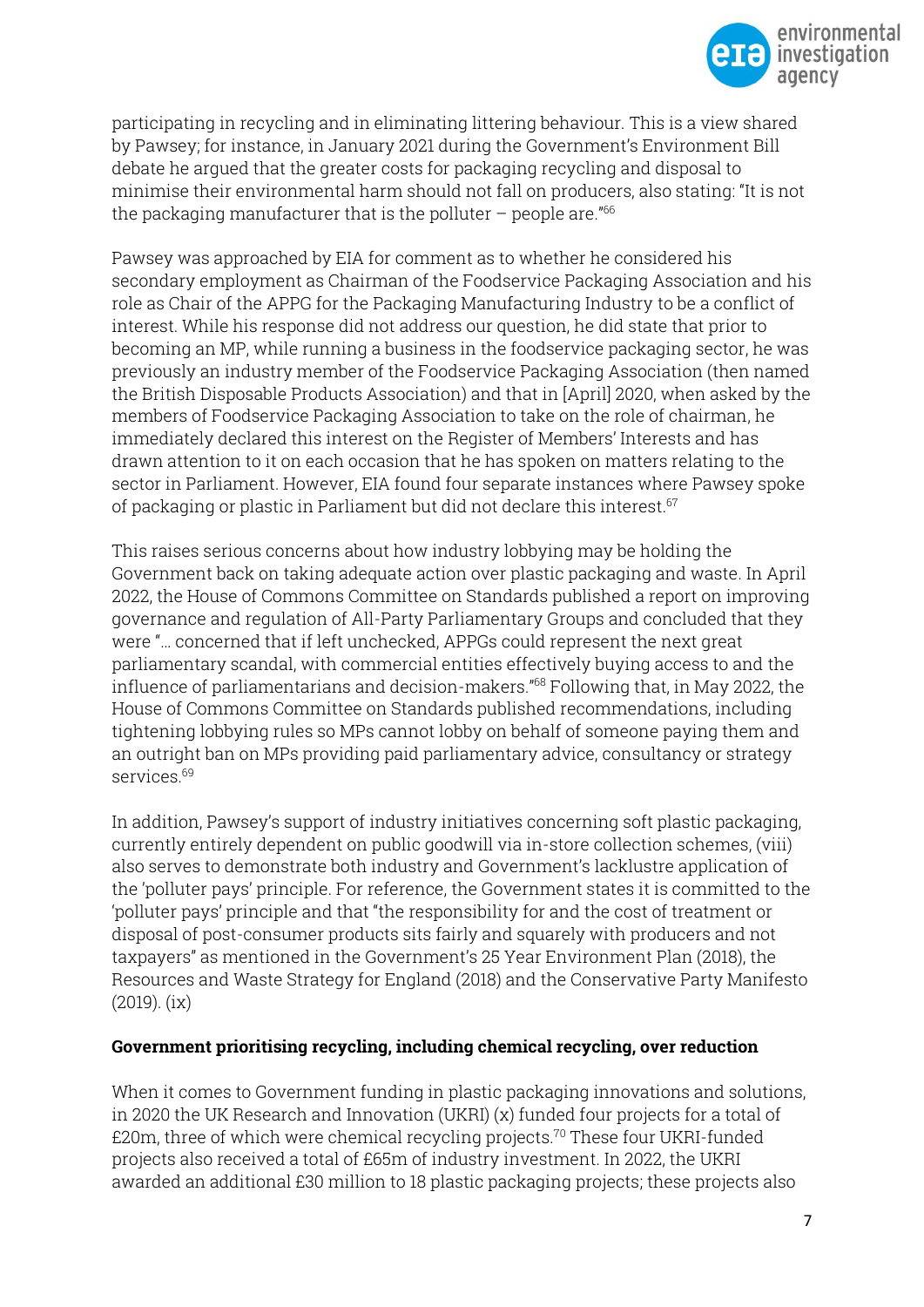

included further investments into chemical recycling, with only four of the projects looking into reuse/refill systems (the systems which will ultimately enable plastic reduction).<sup>71</sup> Again, this demonstrates that current action serves to perpetuate the status quo of recycling being afforded primary importance over plastic reduction.

Creating domestic recycling capacity for soft plastics alone is not the answer. In 2019, Rebecca Pow, Parliamentary Under-Secretary of State for Nature Recovery and the Domestic Environment, stated that introducing 'producer fees' through a plastics tax would hopefully result in a system whereby "producers will be financially incentivised to use more recyclable packaging as a way to drive non-recyclable and difficult to recycle packaging off the market." 72

This is an approach which incentivises recycling.<sup>73</sup> However, a UK soft plastic recycling system alone, especially one currently entirely reliant on customer goodwill and so dependent on exports, will not solve the soft plastic waste crisis nor will it necessarily drive non-recyclable and difficult to recycle packaging off the market.

The main reasons for this include:

- soft plastics have a significantly high rate of target material loss occurring both at the sorting and recycling stages, in addition to affecting the recovery rates of other waste materials.<sup>74</sup> Even if they are recycled, they are not necessarily easy to recycle
- soft plastics are typically either downcycled into non-food contact packaging and non-packaging applications<sup>75</sup> or they are chemically recycled. There are (at times significant) losses occurring with each chemical recycling lifecycle, whereby virgin polymer plastics are still required. Studies show that "the evidence base for the significant adoption of chemical recycling technologies is limited, lacking detail and it remains unclear what role they might play." 76
- to incentivise circularity, the Fund has a pricing hierarchy where food-grade plastic film benefits from a higher EPR (Extended Producer Responsibility) Package Recovery note price than non-packaging material.<sup>77</sup> However, neither pricing nor either of these end-of-life recycling options or ever-increasing recycling infrastructure resolves the driver behind the current plastic waste crisis, which is over-production and over-consumption. Ultimately, in spite of increased levels of collection, whether at kerbside or in-store, the UK Flexible Plastic Fund and increased levels of recycling could still result in increasing amounts of hard-to-recycle soft plastic packaging being placed on the market.

### **5. Conclusions and recommendations**

Current Government and industry action is not sufficient to tackle this crisis, are fraught with opacity and inflate their actual positive impact. The elimination of nonessential single-use soft plastics and a Government mandated plastic reduction target are essential to meet the challenges at hand. The Ellen McArthur Foundation states that flexible (soft) packaging is not only the fastest-growing plastic packaging category but also "by far the most challenging market segment to address on the journey towards a circular economy for plastics" and also calls for direct elimination of nonessential soft plastics.78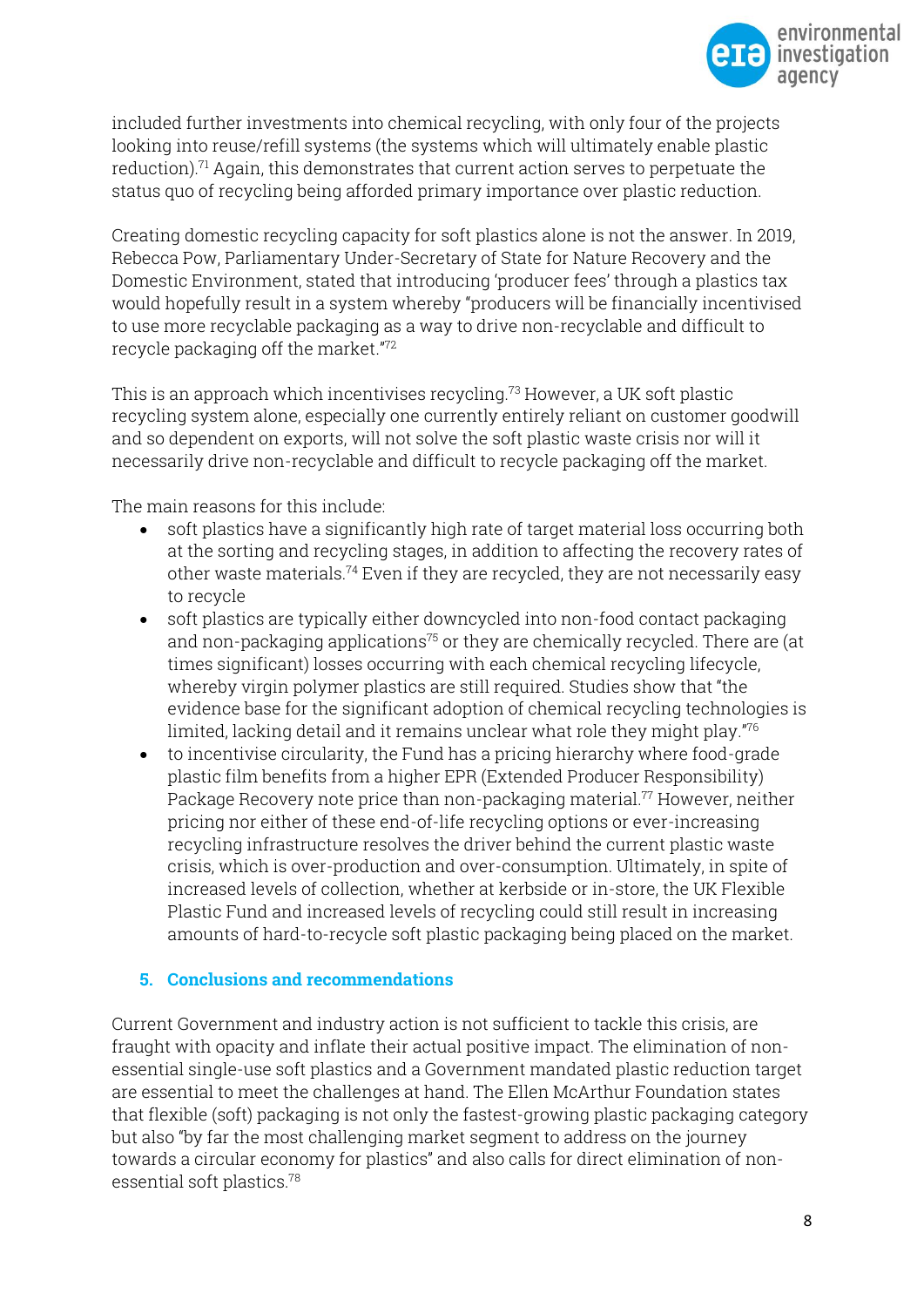

EIA is concerned that supermarket in-store takeback schemes and the Flexible Plastic Fund are being presented as flagship initiatives to address the UK soft plastic waste crisis, despite the treatment of this plastic waste being opaque, the Fund being a relatively small investment and industry voluntary reduction targets being insufficient.

EIA is also concerned that the Government is supporting such industry initiatives and the development of chemical recycling infrastructure while at the same time delaying and weakening safeguarding policies of crucial importance – including consistent household collections of plastic film, Extended Producer Responsibility for Packaging, 79 Deposit Return Schemes for England,<sup>80</sup> Wales and Scotland,<sup>81</sup> a ban on plastic waste exports (xi) and a plastic reduction target within the Environment Act. (xii) Industry requires an adequate legislative framework to help them achieve plastic reduction.

The public's goodwill and concerns about plastic pollution should not be met with false solutions and greenwashing. We recommend that the UK Government:

- 1. bans plastic waste exports $82$  to both non-Organisation for Economic Cooperation and Development (OECD) and OECD countries. The UK Government committed to consulting on banning plastic waste exports to non-OECD countries in 2019. This ban should also include OECD countries, namely Turkey, which are currently recipients of large amounts of UK plastic waste. 83
- 2. within the Environment Act, set a sole target of halving resource consumption by 2050 and material specific reduction targets including plastic. This includes:
	- o eliminating non-recyclable plastic packaging, including non-essential hard-to-recycle packaging like soft plastics 84
	- o setting mandated targets to reduce plastic packaging by 50 per cent by 2025 (against a 2019 baseline) $85$
	- o Government to pursue and support standardisation of reusable packaging and providing adequate support through financial incentives<sup>86</sup>
- 3. does not water down the UK's Extended Producer Responsibility scheme for Packaging, <sup>87</sup> including the Government proposal currently resulting in producers paying £1 billion less than originally planned<sup>88</sup>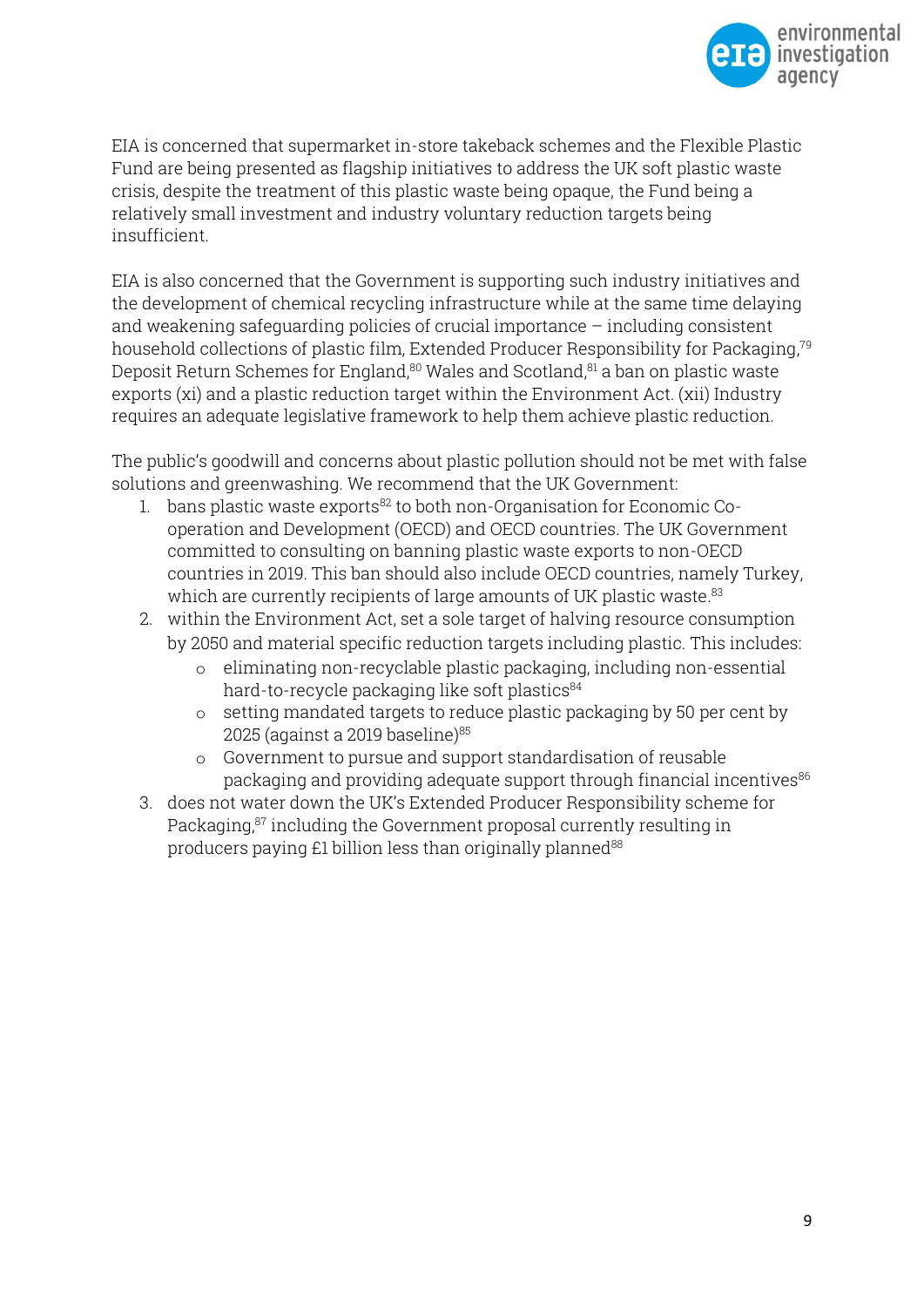

| <b>Supermarket</b> | Soft Plastic In-store takeback scheme in the media                                                                                                                                                                                                                                                                                                                                                                                                                                                                                                                                                                                                                                       |
|--------------------|------------------------------------------------------------------------------------------------------------------------------------------------------------------------------------------------------------------------------------------------------------------------------------------------------------------------------------------------------------------------------------------------------------------------------------------------------------------------------------------------------------------------------------------------------------------------------------------------------------------------------------------------------------------------------------------|
| Sainsbury's        | As of February 2021, Sainsbury's has launched take-back schemes<br>in 63 stores in north-east England for PP (polypropylene) film<br>packaging for recycling. As of June 2021, it has announced plans<br>to roll out take-back schemes in 520 stores, after having joined<br>the Flexible Plastic Fund in May.                                                                                                                                                                                                                                                                                                                                                                           |
| Aldi               | As of May 2021, Aldi has soft plastic take-back schemes in 20<br>stores in Yorkshire, Derbyshire and Greater Manchester. If<br>successful, the scheme will be rolled out to all of Aldi's UK stores.                                                                                                                                                                                                                                                                                                                                                                                                                                                                                     |
| $Co$ - $op$        | Co-op has take-back schemes in more than 800 stores in England.<br>Scotland, Northern Ireland, Isle of Man and Wales. In 2020, it sent<br>soft plastics collected in its 50 store take-back trial to the UK<br>plastics recycling business Jayplas, which used as much of the<br>material as possible to make waste disposal bin liners.                                                                                                                                                                                                                                                                                                                                                 |
| Waitrose           | As of May 2021, Waitrose has a take-back scheme trial in 37 stores<br>in the north of England for 12 weeks.                                                                                                                                                                                                                                                                                                                                                                                                                                                                                                                                                                              |
| <b>Tesco</b>       | As of August 2021, Tesco take-back schemes are available in all of<br>its large stores. From this, it expects to collect and recycle 1,000<br>tonnes of plastic a year. In a sample in 2021, Tesco was able to<br>recover 80 per cent of the soft plastic returned, with the<br>remaining 20 per cent going for energy recovery.                                                                                                                                                                                                                                                                                                                                                         |
| Iceland            | As of March 2022, Iceland had a take-back scheme in all of its<br>Food Warehouse stores, which is more than 140 stores.                                                                                                                                                                                                                                                                                                                                                                                                                                                                                                                                                                  |
| Lidl               | As of October 2021, Lidl launched a take-back scheme trial in 12<br>stores in the West Midlands, stating that if successful it will<br>extend it nationwide.                                                                                                                                                                                                                                                                                                                                                                                                                                                                                                                             |
| M&S                | M&S announced it would roll-out its take-back schemes<br>nationwide by end 2019 in January 2019 and that this waste<br>would be recycled into store fittings, furniture and playground<br>equipment for schools. As of December 2020, it had reported<br>having plastic take-back schemes in 16 stores.                                                                                                                                                                                                                                                                                                                                                                                  |
| <b>Morrisons</b>   | Morrisons announced it was launching six 'zero waste' store in<br>Edinburgh and has a partnership with Nestlé to collect and<br>recycle all 'hard-to-recycle' soft plastics, with all waste collected<br>to be recycled in the UK and not exported. In November 2021,<br>Morrisons announced it co-owns its first recycling facility in Fife<br>to reprocess soft plastics collected into plastic flakes, pellets and<br>boards. It is estimated the plant will initially recycle 15,000 tonnes<br>per annum. Nestlé, Yes Recycling's first investor, has provided a<br>pre-investment of £1.65million towards the site. The investment<br>will be returned as Packaging Recovery Notes. |

# **ANNEX 1: Soft plastic in-store takeback schemes in the media**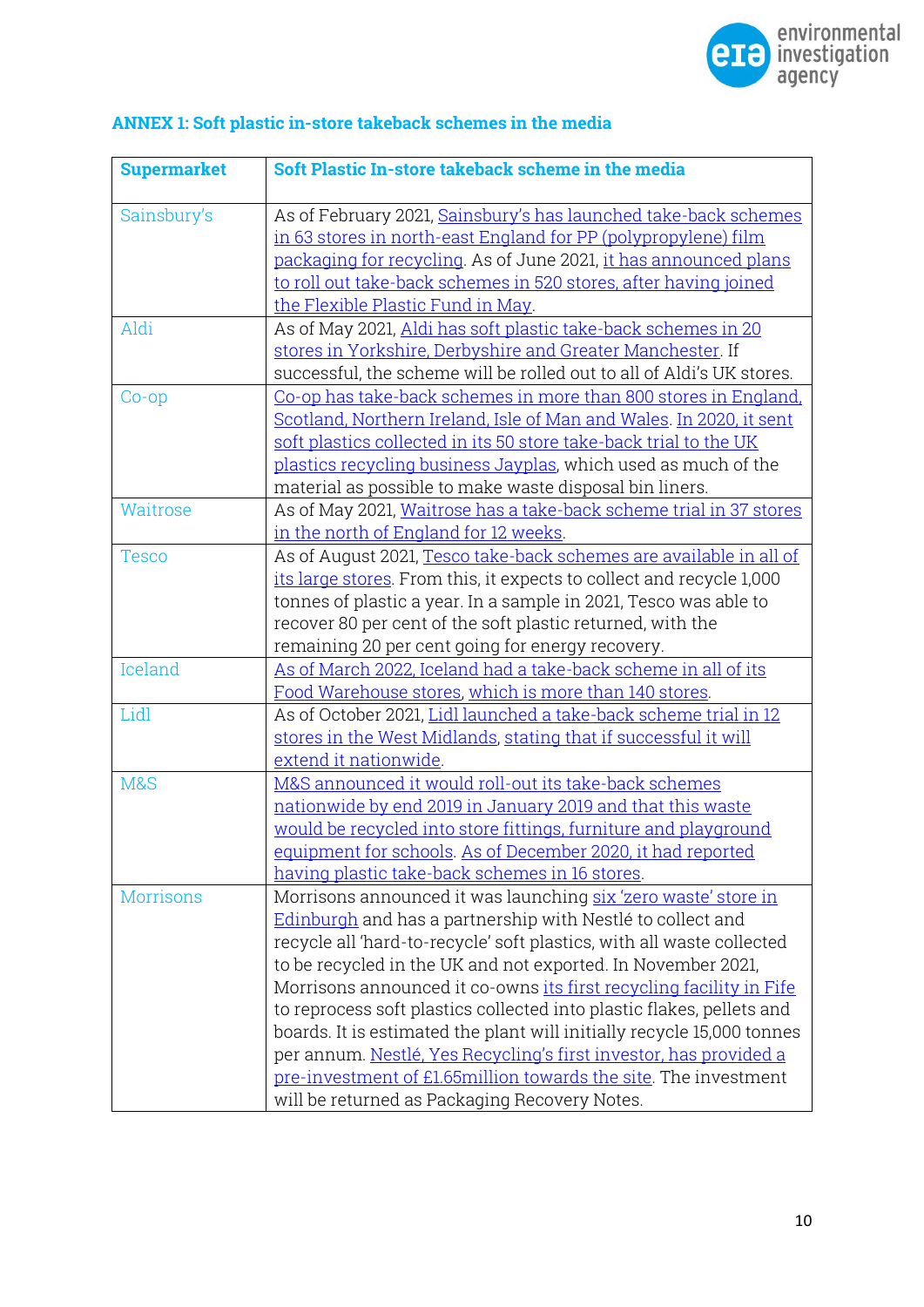

#### **NOTES**

- (i) The UK Government has the objective that all plastic packaging placed on the market needs to be recyclable, reusable or compostable by 2025. The UK Plastics Pact and its members (including several UK supermarkets) have also committed to this target. However, their progress had been stagnating around 65% since 2018 with them citing that if mono-material polyethylene and polypropylene films were recycled, 83% of packaging would be classed as recyclable
- (ii) Which will charge manufacturers and importers £200 per tonne of plastic packaging components which contain less than 30% recycled plastic
- (iii) WasteForce is the project acronym for Deterring and disrupting illegal trade and management of Waste. It is a project that is funded by the European Union's Internal Security Fund – Police
- (iv) In response to EIA, Eurokey Recycling Ltd stated that "A very small percentage of the material we process is determined to be non-recyclable and is sent to waste-to-energy or an approved reprocessor which meets our accreditation and the UK Environment Agency's regulations. We do not send any material to landfill."
- (v) For instance, UK recycling facilities do not have 100% recycling rates. [One example includes](https://www.devon.gov.uk/accesstoinformation/information_request/recycling-centres-and-rates/)  [Devon County Council's Recycling centres and rates](https://www.devon.gov.uk/accesstoinformation/information_request/recycling-centres-and-rates/). and current destination countries have high waste mismanagement rates, [including Malaysia and Turkey.](https://eia-international.org/wp-content/uploads/EIA-The-Truth-Behind-Trash-FINAL.pdf)
- (vi) Waste prevention and re-use are the most preferred options, followed by, then energy recovery, while waste disposal through landfills should be the very last resort.
- (vii) For instance, [UK supermarket plastic packaging placed on the market between 2017 and 2019](https://eia-international.org/wp-content/uploads/Checking-Out-on-Plastics-III.pdf)  [increased](https://eia-international.org/wp-content/uploads/Checking-Out-on-Plastics-III.pdf) by 1.2%, despite voluntary targets in place. The UK Plastics Pact, despite stating soft plastic lack of recycling was there number one priority [do not measure soft plastics](https://wrap.org.uk/sites/default/files/2021-11/The%20UK%20Plastics%20Pact%20Annual%20Report%202020-21.pdf)  [elimination within their elimination target and only focus on recycling capacity rather than](https://wrap.org.uk/sites/default/files/2021-11/The%20UK%20Plastics%20Pact%20Annual%20Report%202020-21.pdf)  [reduction, redesign and reuse for this problematic waste stream,](https://wrap.org.uk/sites/default/files/2021-11/The%20UK%20Plastics%20Pact%20Annual%20Report%202020-21.pdf) and of the five multinational manufacturers financing the £1 million UK Flexible Plastic Fund have incredibly unambitious voluntary plastic targets (i.e[. Mars UK,](https://www.mars.com/sustainability-plan/healthy-planet/sustainable-packaging#:~:text=To%20advance%20towards%20this%20vision,be%20reusable%2C%20recyclable%20or%20compostable.) [Mondelez International,](https://ir.mondelezinternational.com/news-releases/news-release-details/mondelez-international-commits-reduction-virgin-plastic-use) [Nestle,](https://www.nestle.com/ask-nestle/environment/answers/tackling-packaging-waste-plastic-bottles) [PepsiCo,](https://www.pepsico.com/news/story/pepsico-accelerates-plastic-waste-reduction-efforts)  [Unilever\)](https://www.unilever.com/planet-and-society/waste-free-world/rethinking-plastic-packaging/). All put one have an absolute plastic reduction target[. Unilever aims to halve the](https://www.unilever.com/planet-and-society/waste-free-world/rethinking-plastic-packaging/)  [amount of virgin plastic they use in their packaging and achieve an absolute reduction of](https://www.unilever.com/planet-and-society/waste-free-world/rethinking-plastic-packaging/)  [more than 100,000 tonnes by 2025 .](https://www.unilever.com/planet-and-society/waste-free-world/rethinking-plastic-packaging/)
- (viii) Please note, this is unlike a Deposit Return Scheme system whereby customers are [directly](https://www.oecd.org/stories/ocean/deposit-refund-schemes-58baff8c#:~:text=Deposit%20refund%20schemes%20(DRS)%20%2C,returned%20via%20a%20specificallydesigned%20system.)  [refunded for the cost of packaging.](https://www.oecd.org/stories/ocean/deposit-refund-schemes-58baff8c#:~:text=Deposit%20refund%20schemes%20(DRS)%20%2C,returned%20via%20a%20specificallydesigned%20system.)
- (ix) Government state that they are committed to the 'polluter pays' principle, and that " [the](https://www.gov.uk/government/publications/resources-and-waste-strategy-for-england) [responsibility for and the cost of treatment or disposal of post-consumer products sits fairly](https://www.gov.uk/government/publications/resources-and-waste-strategy-for-england)  [and squarely with producers and not taxpayers](https://www.gov.uk/government/publications/resources-and-waste-strategy-for-england)" as mentioned in [the Governments 25 Year](https://assets.publishing.service.gov.uk/government/uploads/system/uploads/attachment_data/file/693158/25-year-environment-plan.pdf)  [Environment Plan \(2018\),](https://assets.publishing.service.gov.uk/government/uploads/system/uploads/attachment_data/file/693158/25-year-environment-plan.pdf) [the Resources and Waste Strategy](https://www.gov.uk/government/publications/resources-and-waste-strategy-for-england) for England (2018), an[d the](https://www.conservatives.com/our-plan/conservative-party-manifesto-2019)  [Conservative Party Manifesto \(2019\).](https://www.conservatives.com/our-plan/conservative-party-manifesto-2019)
- (x) [Launched in April 2018, UKRI is a non-departmental public body sponsored by the Department](https://www.ukri.org/about-us/who-we-are/)  [for Business, Energy and Industrial Strategy \(BEIS\).](https://www.ukri.org/about-us/who-we-are/)
- (xi) The UK Government is aware of the loopholes facilitating illegal trade and mismanagement at end of life in particular, and recently launched two consultations on the reform of the [waste carrier, broker, dealer registration system in England](https://consult.defra.gov.uk/eq-resources-and-waste/consultation-on-cbd-reform/) an[d the introduction of](https://consult.defra.gov.uk/environmental-quality/waste-tracking/)  [mandatory digital waste tracking](https://consult.defra.gov.uk/environmental-quality/waste-tracking/) . This was spurred by [an explosive report highlighting the](https://www.theguardian.com/commentisfree/2021/nov/24/waste-dumping-uk-environment)  [scale of illegal waste dumping occurring in the UK](https://www.theguardian.com/commentisfree/2021/nov/24/waste-dumping-uk-environment) published in November 2021, which subsequentl[y gained attention in Parliament](https://www.theyworkforyou.com/wrans/?id=2022-01-13.103517.h&s=%28Plastics+Biodegradability+OR+plastic+OR+waste+export+OR+waste+OR+recycle+OR+recyclability+OR+whale+OR+marine+OR+deposit+return+scheme+OR+extended+producer+responsibility+OR+circular+economy%29#g103517.q0) . It is important to note tha[t in 2019 the](https://www.conservatives.com/our-plan/conservative-party-manifesto-2019)  [Conservative Party promised to launch a consultation on banning the export of plastic waste](https://www.conservatives.com/our-plan/conservative-party-manifesto-2019)  [to non-OECD countries](https://www.conservatives.com/our-plan/conservative-party-manifesto-2019) as a consequence of the harm UK plastic waste exports cause however despite the urgency of the issue or the publication of evidence of UK plastic waste exports bein[g illegally shipped, dumped and burned](https://deframedia.blog.gov.uk/2020/06/26/bbc-investigates-plastic-waste-exports-to-turkey/) over the course of the last 3 years, this consultation has yet to be launched or is yet to consider an OECD country ban (despite Turkey, an OECD country, being the biggest recipient of UK plastic waste exports). For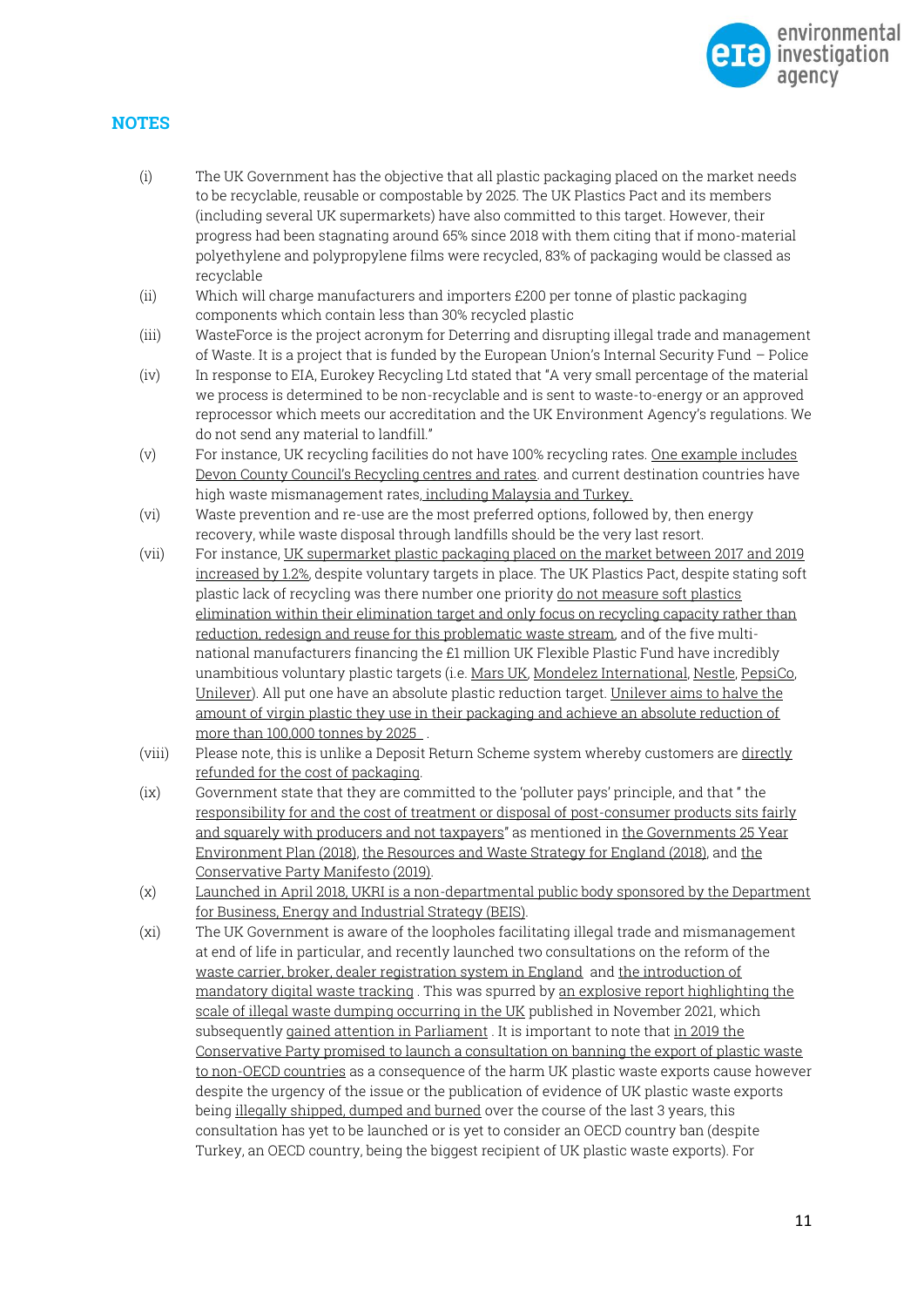

reference, [the UK's illicit waste market is estimated to be worth up to £3.7 billion](https://op.europa.eu/en/publication-detail/-/publication/ab3534a2-87a0-11eb-ac4c-01aa75ed71a1/language-en) – at least double than that of any other European state.

(xii) Please note, th[e Government is also consulting on proposals to ban commonly littered single](https://consult.defra.gov.uk/environmental-quality/consultation-on-proposals-to-ban-commonly-littered/supporting_documents/Consultation%20document.pdf)[use plastic items in England,](https://consult.defra.gov.uk/environmental-quality/consultation-on-proposals-to-ban-commonly-littered/supporting_documents/Consultation%20document.pdf) however, this only currently considers banning the supply of single-use plastic plates, cutlery, balloon sticks, and expanded and extruded polystyrene cups and food and beverage containers in England, and no other soft plastic packaging formats.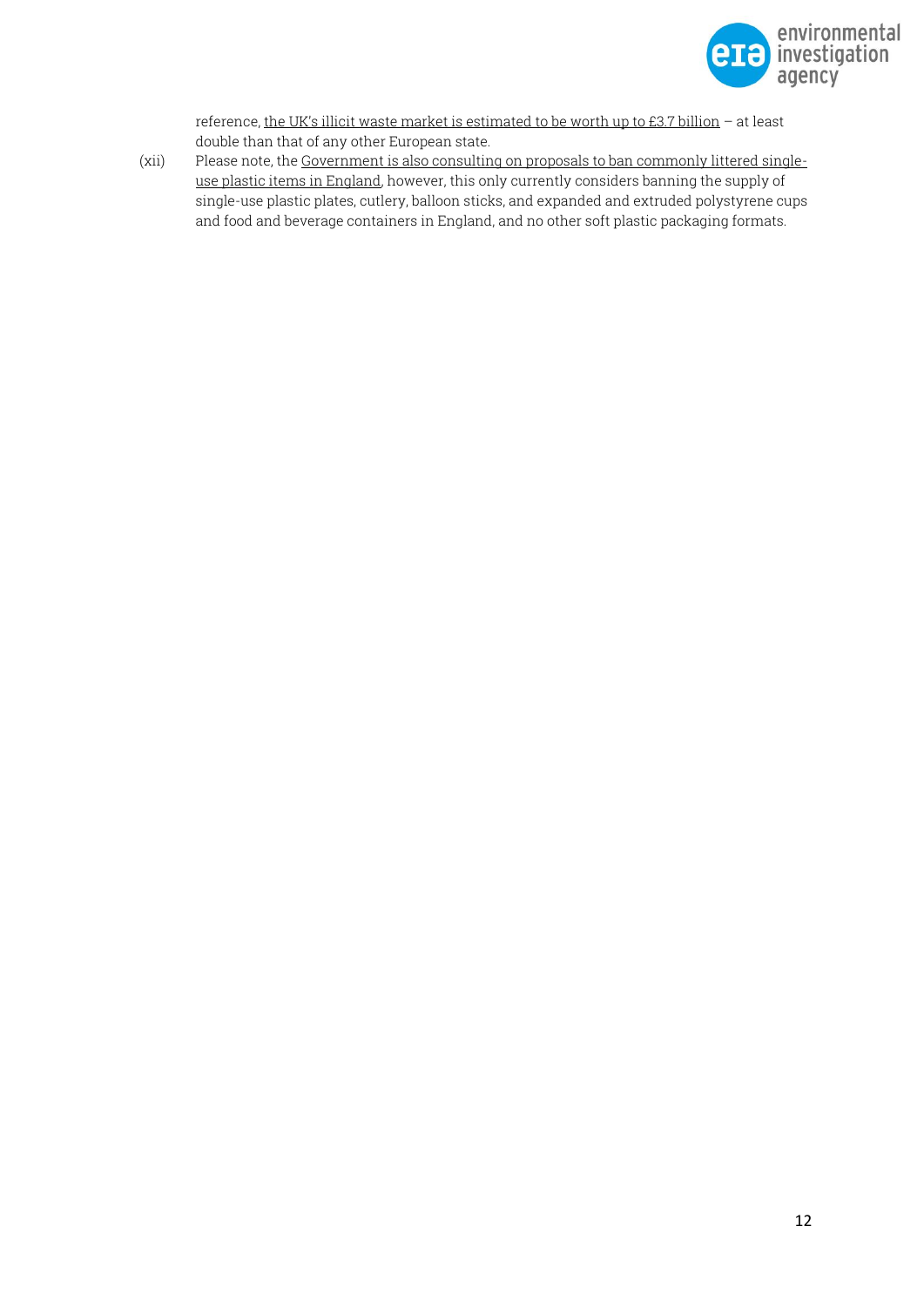

#### **REFERENCES**

<sup>1</sup> Environmental Investigation Agency (18 January 2022) Connecting the Dots: Plastic pollution and the planetary emergency[. Available here.](https://eia-international.org/report/connecting-the-dots-plastic-pollution-and-the-planetary-emergency/)

<sup>6</sup> Reuters (22 February 2022) 75% of people want single-use plastics banned, global survey finds. Available [here.](https://www.reuters.com/business/environment/75-people-want-single-use-plastics-banned-global-survey-finds-2022-02-22/)

 $\frac{7}{7}$ Law. K.L. et al. (2020). The United States' Contribution of Plastic Waste to Land and Ocean (Science Advances, Vol. 6, No. 44)[. Available here.](https://www.science.org/doi/10.1126/sciadv.abd0288)

<sup>8</sup> BBC (31 December 2021) French ban on plastic packaging for fruit and vegetables begins[. Available here.](https://www.bbc.co.uk/news/world-europe-59843697) <sup>9</sup> GOV UK (2 March 2022) Press Release: UK backs ambitious global action to tackle plastic pollution. [Available here.](https://www.gov.uk/government/news/uk-backs-ambitious-global-action-to-tackle-plastic-pollution#:~:text=The%20UK%20provided%20support%20to,the%20United%20Nations%20Environment%20Assembly.&text=It%20is%20hoped%20a%20new,help%20tackle%20marine%20plastic%20pollution.)

 $10$  The New York Times (2 March 2022) The World Is Awash in Plastic. Nations Plan a Treaty to Fix That. [Available here.](https://wedocs.unep.org/bitstream/handle/20.500.11822/38522/k2200647_-_unep-ea-5-l-23-rev-1_-_advance.pdf?sequence=1&isAllowed=y)

 $\overline{11}$  Greenpeace UK (28 August 2020) UNPACKED: How supermarkets can cut plastic packaging in half by 2025. [Available here.](https://www.greenpeace.org.uk/wp-content/uploads/2020/08/Greenpeace_Unpacked_Report.pdf)

 $12$  The terms can be used interchangeably but typically refer to different kind of plastics (soft, scrunchy, flexible, film, etc.) Source Circular. (16 August 2021) Plastic film and its 'sticky' journey to reprocessing. [Available here.](https://www.circularonline.co.uk/features/plastic-film-and-its-sticky-journey-to-reprocessing/)

<sup>13</sup> According to Recoup this can include items such as plastic carrier bags, bread and cereal bags, cling film, bubble wrap, magazine wrap and shrink wrap (to package multi-pack products such as drink containers, tinned food and toilet paper). Source RECOUP (2020) UK Household Plastics Collection Survey. Available [here.](https://www.recoup.org/p/380/uk-household-plastics-collection-survey-2020)

<sup>14</sup> WRAP (last accessed 17 June 2022). Plastic bags and wrapping: The complex challenges we must unpick. [Available here.](https://wrap.org.uk/taking-action/plastic-packaging/Key-Resources/plastic-bags-and-wrapping) And RECOUP (2020) UK Household Plastics Collection Survey[. Available here.](https://www.recoup.org/p/380/uk-household-plastics-collection-survey-2020) Recoup found in 2019 that only 7% of plastic film placed on the market were collected from UK households for recycling, and of the 2,290,000 tonnes of plastic packaging placed on the market in 2019 1,155,000 tonnes was sent to landfill or energy recovery.

<sup>15</sup> RECOUP (2021) UK Household Plastics Collection Survey. Available here.

 $16$  This including being treated in energy from waste facilities and as refuse derived fuel. Source: The Guardian (24 March 2022) Why are we burning our recycling? [Available here.](https://www.theguardian.com/environment/video/2022/mar/24/why-are-we-burning-our-recycling-video) And Powerday Commercial (last accessed 17 June 2022). Plastic Recycling Services. [Available here.](https://powerday.co.uk/material-recycling-facilities/plastic-recycling/)

<sup>17</sup> RECOUP (2021) UK Household Plastics Collection Survey. [Available here.](https://www.recoup.org/p/173/recoup-reports)

<sup>18</sup> RECOUP (2020) UK Household Plastics Collection Survey[. Available here.](https://www.recoup.org/p/380/uk-household-plastics-collection-survey-2020) and RECOUP (2021) UK Household Plastics Collection Survey[. Available here.](https://www.recoup.org/p/173/recoup-reports)

<sup>19</sup> The Government is currently consulting on consistent recycling collections for England (not Wales, Scotland and Northern Ireland), the current proposal states that local authorities should adopt the collection of plastic film material from all households no later than 2027. Source: Wildlife and Countryside Link (July 2021) Consultation on Consistency in Household and Business Recycling in England. [Available](https://www.wcl.org.uk/docs/assets/uploads/WCL_Consistent_Collections_Consultation_1.pdf)  [here.](https://www.wcl.org.uk/docs/assets/uploads/WCL_Consistent_Collections_Consultation_1.pdf) And ENDS (28 March 2022) EPR consultation response analysis: 14 things you need to know. [Available here.](https://www.endsreport.com/article/1751077/epr-consultation-response-analysis-14-things-need-know)

 $20$  "The United Kingdom Plastic Packaging market was expected to register a CAGR of 2.87% during the forecast period (2021-2026). In few places, COVID-19 is being used as a way to bring back single-use plastic bags rather than accepting reusable ones." Source: Mordor Intelligence (last accessed 17 June 2022) UNITED KINGDOM PLASTIC PACKAGING MARKET - GROWTH, TRENDS, COVID-19 IMPACT, AND FORECASTS (2022 - 2027). [Available here.](https://www.mordorintelligence.com/industry-reports/united-kingdom-plastic-packaging-market#:~:text=Market%20Overview,rather%20than%20accepting%20reusable%20ones.) 

 $21$  The UK Government has the objective that all plastic packaging placed on the market needs to be recyclable, reusable or compostable by 2025. The UK Plastics Pact and its members (including several UK

<sup>&</sup>lt;sup>2</sup> Friends of the Earth (16 June 2021) World Refill Day: Brits demand government action on plastic. [Available here.](https://friendsoftheearth.uk/sustainable-living/world-refill-day-brits-demand-government-action-plastic)

<sup>3</sup> Oceana (26 March 2019) UK poll: Majority of people believe banning single-use plastics is the best way to tackle ocean pollution. [Available here.](https://europe.oceana.org/en/press-center/press-releases/uk-poll-majority-people-believe-banning-single-use-plastics-best-way#_ftn1) 

<sup>4</sup> Environmental Investigation Agency (18 January 2022) Connecting the Dots: Plastic pollution and the planetary emergency[. Available here.](https://eia-international.org/report/connecting-the-dots-plastic-pollution-and-the-planetary-emergency/)

<sup>5</sup> United Nations (19 March 2020) Reducing Single-Use Plastic Pollution: A Unified Approach[. Available](https://www.un.org/en/un-chronicle/reducing-single-use-plastic-pollution-unified-approach)  [here.](https://www.un.org/en/un-chronicle/reducing-single-use-plastic-pollution-unified-approach)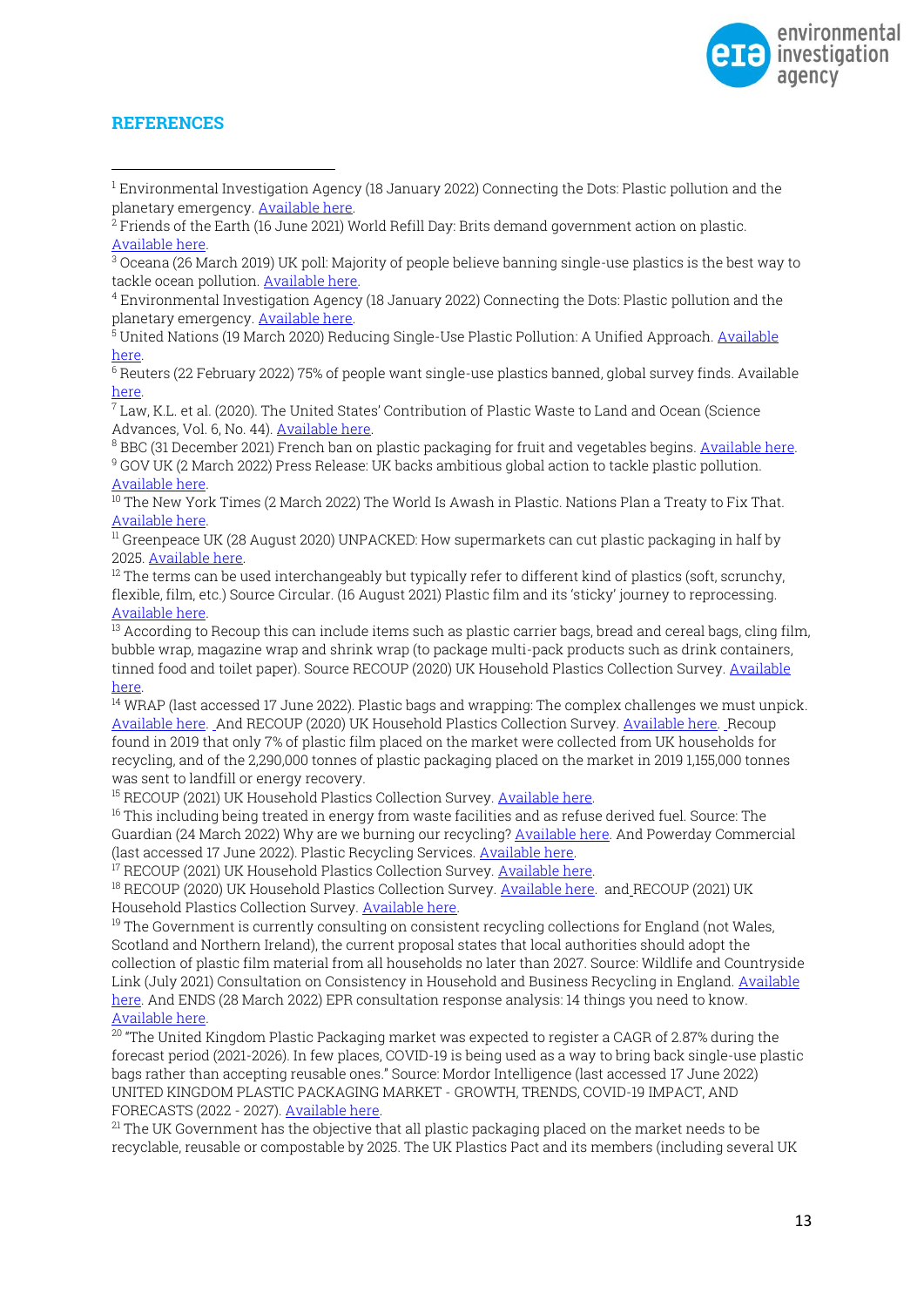

supermarkets) have also committed to this target. However, their progress had been stagnating around 65% since 2018 with them citing that if mono-material polyethylene and polypropylene films were recycled, 83% of packaging would be classed as recyclable. Source: The UK Plastics Pact (November 2021) Annual Report 2020- 2021. [Available here.](https://wrap.org.uk/sites/default/files/2021-11/The%20UK%20Plastics%20Pact%20Annual%20Report%202020-21.pdf)

<sup>22</sup> GOV UK (15 December 2020) Guidance: Packaging waste: producer responsibilities. [Available here.](https://www.gov.uk/guidance/packaging-producer-responsibilities) And GOV UK (15 December 2020) Guidance: Plastic Packaging Tax: steps to take. [Available here.](https://www.gov.uk/guidance/check-if-you-need-to-register-for-plastic-packaging-tax#:~:text=The%20tax%20will%20come%20into,in%20the%20next%2030%20days.) 

<sup>23</sup> Please refer to Annex 1 for more information. This includes [Sainsburys,](https://www.about.sainsburys.co.uk/sustainability/plan-for-better/our-stories/2021/flexible-plastics) [Aldi,](https://www.aldipresscentre.co.uk/business-news/aldi-launches-soft-plastic-collection-trial/) [Co-op,](https://www.coop.co.uk/environment/soft-plastics/packaging-list) [Waitrose,](https://www.johnlewispartnership.co.uk/media/press/y2021/bringing-flexi-back.html) Tesco, [Iceland,](http://sustainability.iceland.co.uk/news/instore-plastic-recycling/) [Lidl,](https://corporate.lidl.co.uk/media-centre/pressreleases/2021/compostable-f-v-bags-and-soft-plastics-trial#:~:text=Customers%20will%20be%20able%20to,sacks%20and%20rigid%20construction%20products.) [Marks and Spencer's](https://corporate.marksandspencer.com/plastic-recycling-scheme), and [Morrisons](https://www.morrisons-corporate.com/media-centre/corporate-news/morrisons-to-co-own-world-leading-soft-plastic-recycling-site-in-uk/) (who co-own their own recycling facility).

 $^{24}$  This facility also received a pre-investment of £1.65 million from Nestlé, which will be returned to them (more information please refer to Annex 1). Additionally[, £470,000 was awarded to Fife Council](https://www.fife.gov.uk/news/2021/first-for-fife-as-scottish-government-funding-improves-plastics-recycling) from the Scottish Government's Recycling Improvement Fund to help with plastic film household collecting in Fife for the facility.

<sup>25</sup> ENDS (10 June 2021) Does a major recycling drive by big retailers stand up to scrutiny? [Available here.](https://www.endsreport.com/article/1718854/does-major-recycling-drive-big-retailers-stand-scrutiny)

<sup>26</sup> ENDS (10 June 2021) Does a major recycling drive by big retailers stand up to scrutiny[? Available here.](https://www.endsreport.com/article/1718854/does-major-recycling-drive-big-retailers-stand-scrutiny)  $^{27}$  Zielona gora naszemiasto (2 August 2021) Zielona Góra. Nowe osiedle, galeria i zielone skwery. Kiedy możemy spodziewać się zmian na Zastalu? [Available here.](https://zielonagora.naszemiasto.pl/zielona-gora-nowe-osiedle-galeria-i-zielone-skwery-kiedy/ar/c1-8393475) And Zielona gora naszemiasto (6 February 2021) Recykling w Goleniowskim Parku Przemysłowym. W Zielonej Górze narzekali na bałagan i odór. [Available here](https://goleniow.naszemiasto.pl/recykling-w-goleniowskim-parku-przemyslowym-w-zielonej/ar/c1-8124821). And Gazeta Lubuska (29 June 2018) Mieszkańcy Sulechowa i Zielonej Góry obawiają się nowej inwestycji i recyklingu odpadów. [Available here](https://gazetalubuska.pl/mieszkancy-sulechowa-i-zielonej-gory-obawiaja-sie-nowej-inwestycji-i-recyklingu-odpadow/ar/c3-13300223). And ""Then we press in a special machine and sell it to companies dealing with their recycling - explains Zubair Bajwa.". Source: Wyborcza (22 April 2016) Wagonów nie zmontują. To co robią Anglicy w hali Zastalu? [INWESTYCJE]. [Available here.](https://zielonagora.wyborcza.pl/zielonagora/7,90220,19956859,wagonow-nie-zmontuja-to-co-robia-anglicy-w-hali-zastalu-inwestycje.html?disableRedirects=true%20and%20https://www.zielonanews.pl/skladowisko-odpadow-w-centrum-co-miasto-na-to-wideo-34378/&disableRedirects=true)

<sup>28</sup> Waste Force (28 February 2019) WasteForce Crime Alert #1 January 2018 - January 2019[. Available here.](https://wasteforceproject.eu/wp-content/uploads/2019/02/WasteForce-Waste-Crime-Alert-1.pdf) <sup>29</sup> In its suspension notice, the Environment Agency said Eurokey had in at least four months of last year exported plastic waste to Turkish sites that weren't authorized to process the material. Source: Bloomberg (29 March 2022) A Plastic Bag's 2,000-Mile Journey Shows the Messy Truth About Recycling. [Available](https://www.bloomberg.com/graphics/2022-tesco-recycle-plastic-waste-pledge-falls-short/)  [here.](https://www.bloomberg.com/graphics/2022-tesco-recycle-plastic-waste-pledge-falls-short/)

<sup>30</sup> Engineering and Technology (7 February 2022) UK supermarkets entangled in the murky world of plastic waste[. Available here.](https://eandt.theiet.org/content/articles/2022/02/uk-supermarkets-entangled-in-the-murky-world-of-plastic-waste/)

<sup>31</sup> Bloomberg (29 March 2022) A Plastic Bag's 2,000-Mile Journey Shows the Messy Truth About Recycling. [Available here.](https://www.bloomberg.com/graphics/2022-tesco-recycle-plastic-waste-pledge-falls-short/) 

<sup>32</sup> Engineering & Technology News (28 April 2022) None of Sainsbury's flexible plastic recycled in the UK. [Available here.](https://eandt.theiet.org/content/articles/2022/04/none-of-sainsbury-s-flexible-plastic-recycled-in-the-uk/) 

<sup>33</sup> Which in March 2021 was acquired by the Reconomy Group for an undisclosed sum. Source: Lets Recycle (23 March 2021) Reconomy acquires Eurokey Recycling. [Available here.](https://www.letsrecycle.com/news/reconomy-acquires-eurokey-recycling/)

<sup>34</sup> Lets Recycle (13 September 2021) Eurokey announces plans for 'supermarket sorting line'. Available here.  $35$  "It is the intention that Unit 1 be used specifically as a commercial waste recycling facility that accepts

mixed waste which will typically be plastic…" and that "all the waste accepted on site will be post industrial waste and sourced from UK Supermarkets. The materials accepted on site will be that of which are taken off or around products prior to being placed onto the shelves. Therefore, the waste is clean material and has not reached the general public or from kerbside collections. The catchment of the material is national and from major UK Supermarkets such as Tesco, Sainsbury's M&S, Lidl, and Aldi. Source: Northamptonshire Country Council (April 2021) Planning Statement Eurokey Recycling Ltd. [Available here.](https://www.northamptonshire.gov.uk/councilservices/environment-and-planning/planning/planning-applications/previous-planning-decisions/minerals-and-waste-decisions/Documents/kettering/NN.21.00021.WASFUL%20-%20Planning%20Statement.pdf)

<sup>36</sup> Eurokey Recycling Ltd was acquired by the Reconomy Group in March 2021 for an undisclosed sum. Which in March 2021 was acquired by the Reconomy Group for an undisclosed sum. Source: Lets Recycle (23 March 2021) Reconomy acquires Eurokey Recycling. [Available here.](https://www.letsrecycle.com/news/reconomy-acquires-eurokey-recycling/) 

<sup>37</sup> Lets Recycle (13 September 2021) Eurokey announces plans for 'supermarket sorting line'. [Available here.](https://www.letsrecycle.com/news/eurokey-announces-plans-for-supermarket-sorting-line/#:~:text=Plastics%20recycling%20company%20Eurokey%20today,line)  And Circular (15 September 2021) Reconomy Owned Eurokey announce UK's first supermarket sorting line. [Available here.](https://www.circularonline.co.uk/news/reconomy-owned-eurokey-announce-uks-first-supermarket-sorting-line/) 

<sup>38</sup> Environment Agency (last accessed 23 March 2022) National Packaging Waste Database: Public Register of Accredited Reprocessors and Exporters 2022. [Available here.](https://npwd.environment-agency.gov.uk/PublicRegister.aspx?ReturnUrl=%2FPackagingPublicRegisterLinks.aspx%3FReturnUrl%3D%252fdefault.aspx)

<sup>39</sup> UK Trade Info (last accessed 23 March 2022) Eurokey Recycling Ltd. [Available here.](https://www.uktradeinfo.com/traders/eurokey-recycling-limited-248278?senderQueryString=q%3D3915%26t%3Dcommodity-code) According to commodities traded Eurokey Recycling Ltd exported Waste, parings and scrap, of plastics (excl. that of polymers of ethylene, styrene, vinyl chloride and propylene) (Commodity code 39159080) in January 2022. <sup>40</sup> Lets Recycle (24 June 2021) Sainsbury's expands flexible plastic collections. [Available here.](https://www.letsrecycle.com/news/sainsburys-expands-flexible-plastic-collections/) 

<sup>41</sup> GOV UK (last accessed 17 June 2022) Dispose of business or commercial waste[. Available here.](https://www.gov.uk/managing-your-waste-an-overview)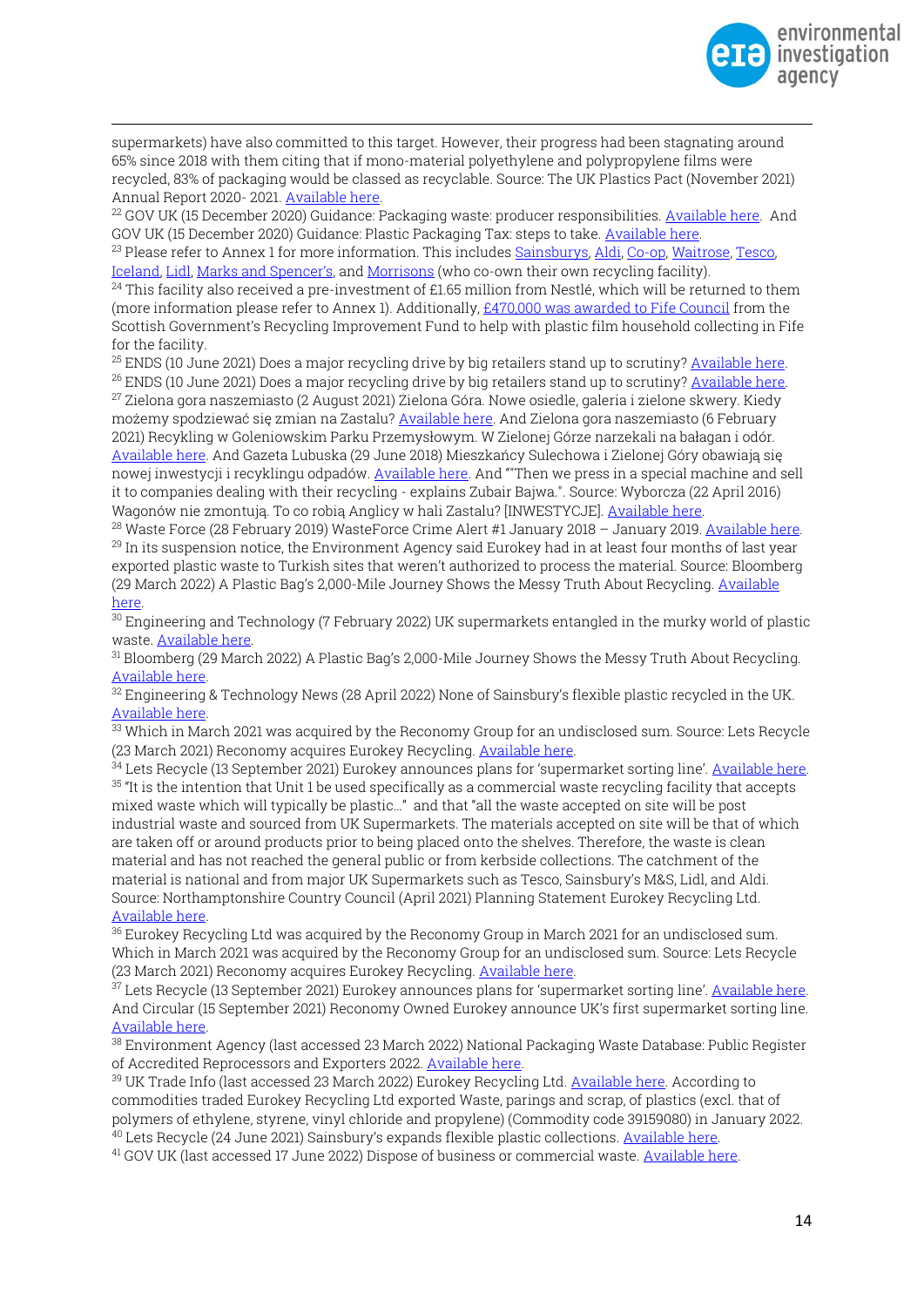

<sup>42</sup> RECOUP (2020) UK Household Plastics Collection Survey[. Available here.](https://www.recoup.org/p/380/uk-household-plastics-collection-survey-2020) And Greenpeace UK (27 May 2020) The Recycling Myth 2.0: The toxic after-effects of imported plastic waste in Malaysia. Available here. And Greenpeace UK (17 May 2021) Trashed: How the UK is still dumping plastic waste on the rest of the world[. Available here.](https://www.greenpeace.org.uk/wp-content/uploads/2021/05/Trashed-Greenpeace-plastics-report-final.pdf?_ga=2.236481411.322028826.1648241970-1468218449.1648241970) And Basel Action Network (last accessed 23 March 2022) United Kingdom Export Data 2021 Annual Survey[. Available here.](https://www.ban.org/plastic-waste-project-hub/trade-data/uk-export-data-2021-annual-summary) And Environmental Investigation Agency (EIA) (September 2021) The Truth Behind Trash: The scale and impact of the international trade in plastic waste[. Available here.](https://eia-international.org/wp-content/uploads/EIA-The-Truth-Behind-Trash-FINAL.pdf) <sup>43</sup> Law, K.L. et al. (2020). The United States' Contribution of Plastic Waste to Land and Ocean (Science Advances, Vol. 6, No. 44)[. Available here.](https://www.science.org/doi/10.1126/sciadv.abd0288)

<sup>44</sup> Environmental Investigation Agency (September 2021) The Truth Behind Trash: The scale and impact of the international trade in plastic waste[. Available here.](https://eia-international.org/wp-content/uploads/EIA-The-Truth-Behind-Trash-FINAL.pdf)

<sup>45</sup> Engineering & Technology News (31 March 2022) Plastic packaging tax could increase plastic exports, warn experts. [Available here.](https://eandt.theiet.org/content/articles/2022/03/plastic-packaging-tax-could-increase-plastic-exports-warn-experts/)

<sup>46</sup> RECOUP (2020) UK Household Plastics Collection Survey[. Available here.](https://www.recoup.org/p/380/uk-household-plastics-collection-survey-2020)

<sup>47</sup> Lets Recycle (19 July 2019) Levelling the playing field in plastics recycling[. Available here.](https://www.letsrecycle.com/news/levelling-the-playing-field-in-plastics-recycling/)

<sup>48</sup> The Independent (11 April 2022) Ban all rubbish exports to crack down on waste crime, Environment Agency urges. [Available here.](https://www.independent.co.uk/climate-change/news/environment-agency-environmental-services-association-evidence-one-government-b2055992.html?utm_content=Echobox&utm_medium=Social&utm_campaign=Main&utm_source=Twitter#Echobox=1649738952) 

 $49$  European Commission (2021) Mapping the risk of serious and organised crime infiltrating legitimate businesses. p. 41 and p.42[. Available here.](https://op.europa.eu/en/publication-detail/-/publication/ab3534a2-87a0-11eb-ac4c-01aa75ed71a1/language-en)

<sup>50</sup> EcoSurety (27 May 2021) Ecosurety boosts flexible plastic recycling in UK with FMCG and retail leaders. [Available here.](https://www.ecosurety.com/news/ecosurety-boosts-flexible-plastic-recycling-in-uk-with-fmcg-and-retail-leaders/) The brand owners and retailers that provide funding and support the Flexible Plastic Fund include the five founding partners Mars UK, Mondelēz International, Nestlé, PepsiCo and Unilever, joined by Abel & Cole, Ella's Kitchen, The Collective, Kiddylicious, Koninklijke Douwe Egberts, KP Snacks, McCain Foods, Tilda, United Biscuits, Vitaflo, Yeo Valley Farms, Lotus Bakeries, Natural Balance Foods, Ocado Retail and Warp Snacks.

<sup>51</sup> Break Free from Plastic (2021) Brand Audit Report 2021[. Available here.](https://www.breakfreefromplastic.org/wp-content/uploads/2021/10/BRAND-AUDIT-REPORT-2021.pdf)

 $52$  The initiative will provide fully audited transparency – at least 80% of the plastics collected will be recycled in the UK – rising to 100% by 2023. Until 2023, where there are currently limits in UK capacity and technology, up to 20% could be exported to qualifying facilities in Europe only. All material will be fully traceable and tracked from the collector through to new products." – Source: EcoSurety (27 May 2021) Ecosurety boosts flexible plastic recycling in UK with FMCG and retail leaders[. Available here.](https://www.ecosurety.com/news/ecosurety-boosts-flexible-plastic-recycling-in-uk-with-fmcg-and-retail-leaders/)

<sup>53</sup> The Flexible Plastic Fund aims to recycle at least 80% of the plastics collected in the UK - rising to 100% by 2023. Until 2023, due to lack of capacity, up to 20% of soft plastic waste collected will be exported to Europe, likely for energy from waste recovery. The Flexible Plastic Fund (last accessed 23 March 2022) FAQS. [Available here](https://flexibleplasticfund.org.uk/faqs). However, it is important to note that Tesco have said something similar "In a recent sample, Tesco was able to recover over 80% of the soft plastic returned by customers. It is now working with recyclers to explore what can be done with the remaining 20%, which is currently sent for energy recovery.) Source: Tesco (23 August 2021) Shoppers can now return all their soft plastic packaging to recycling points at every large Tesco store in the UK. [Available here.](https://www.tescoplc.com/news/2021/shoppers-can-now-return-all-their-soft-plastic-packaging-to-recycling-points-at-every-large-tesco-store-in-the-uk/) It is also important to note that as of 2021, the UK EPR system for packaging will not include a target for recovery of packaging waste and so no recovery obligation for 2021 and 2022. The targets will only be for recycling. This means there will be no accreditation for recovery operators for 2021 and 2022. This is based on the proposals in the 2019 consultation and the EU directive on packaging and packing waste. However, it is not clear whether this also accounts for residual plastic waste lost throughout the recycling process. Source: GOV UK (15 December 2020) Guidance: Packaging waste: producer responsibilities[. Available here.](https://www.gov.uk/guidance/packaging-producer-responsibilities) 

<sup>54</sup> EcoSurety (27 May 2021) Ecosurety boosts flexible plastic recycling in UK with FMCG and retail leaders. [Available here.](https://www.ecosurety.com/news/ecosurety-boosts-flexible-plastic-recycling-in-uk-with-fmcg-and-retail-leaders/)

55 Information on Mars Wrigley [can be found here,](https://ir.mondelezinternational.com/news-releases/news-release-details/mondelez-international-reports-q4-and-fy-2020-results) Mondelez International can be found here, Nestle can be [found here,](https://www.nestle.com/media/pressreleases/allpressreleases/full-year-results-2020) PepsiCo [can be found here,](https://investors.pepsico.com/docs/album/investors/q4-2020/q4-2020-earnings-release_C9uxzuRWkKxGTC8v.pdf) and Unileve[r can be found here,](https://www.unilever.com/investors/annual-report-and-accounts/) information on the top 10 food processing companies in 2019 [can be found here.](https://www.foodprocessing-technology.com/features/top-ten-food-companies-in-2020/)

<sup>56</sup> Checking Out on Plastics (2021) Environmental Investigation Agency and Greenpeace UK. Available [here.](http://www.checkingoutonplastics.org/)

 $\overline{57}$  EcoSurety (27 May 2021) Ecosurety boosts flexible plastic recycling in UK with FMCG and retail leaders. [Available here.](https://www.ecosurety.com/news/ecosurety-boosts-flexible-plastic-recycling-in-uk-with-fmcg-and-retail-leaders/)

 $58$  CITY AM (10 November 2021) Tory MP moonlighting as packaging lobby chair tried to soften environmental laws on plastic[. Available here.](https://www.cityam.com/tory-mp-moonlighting-as-packaging-lobby-chair-tried-to-soften-environmental-laws-on-plastic/?utm_source=POLITICO.EU&utm_campaign=021166cb4c-EMAIL_CAMPAIGN_2021_11_15_07_01&utm_medium=email&utm_term=0_10959edeb5-021166cb4c-190695456)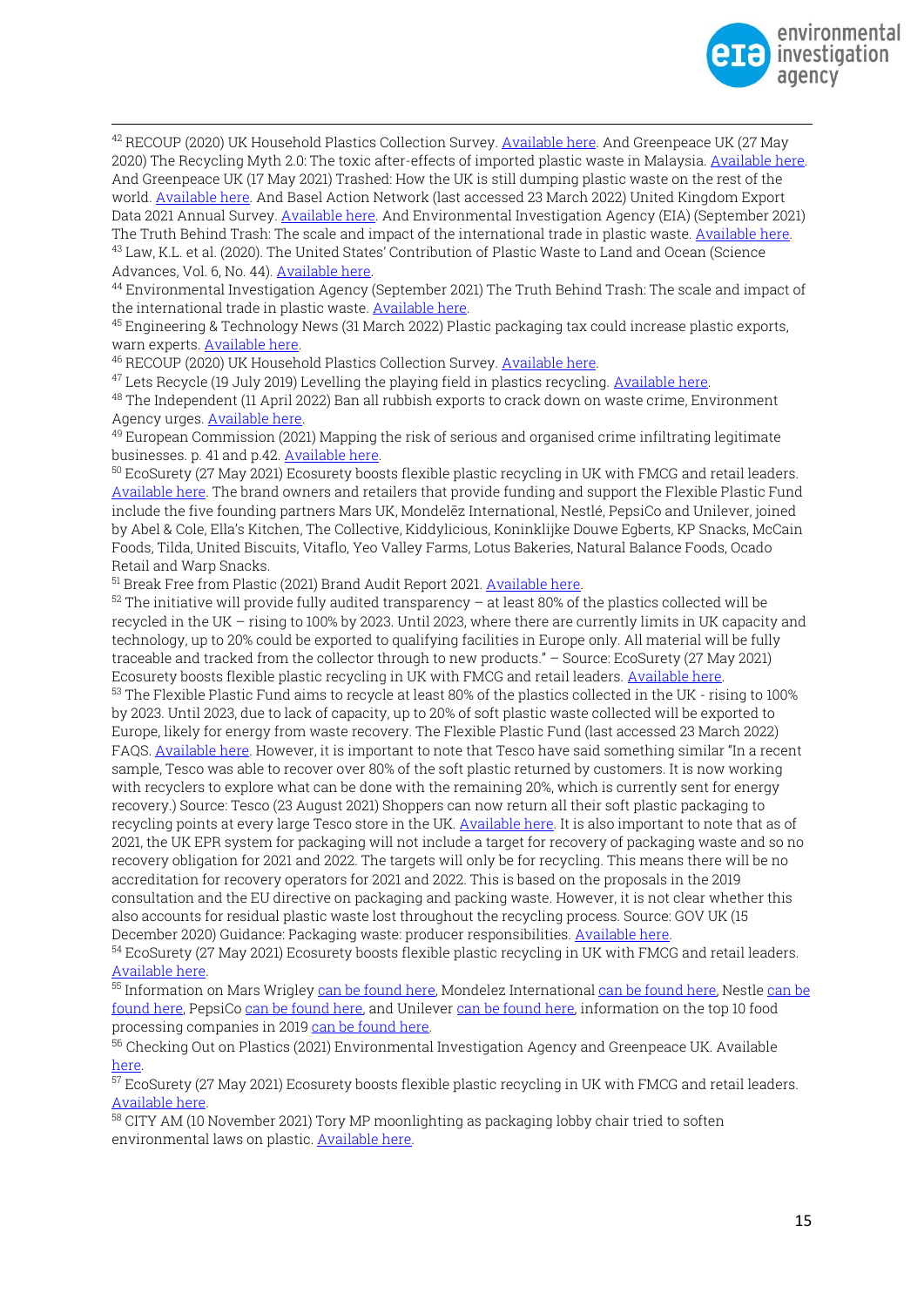

<sup>59</sup> GOV UK (14 March 2022) Register of Members' Financial Interests[. Available here.](https://publications.parliament.uk/pa/cm/cmregmem/220314/220314.pdf) Mark Pawsey MP is employed 32 hours per month and receives a fee of £2,500 per month. He was still bein[g paid in 2021](https://publications.parliament.uk/pa/cm/cmregmem/210426/210426.pdf) and in [2022.](https://publications.parliament.uk/pa/cm/cmregmem/220328/220328.pdf) And in January 2021 during the government's Environmental Bill debate Mark Pawsey MP argued that the greater costs for packaging recycling and disposal to minimise their environmental harm should not fall on producers, also stating that "It is not the packaging manufacturer that is the polluter—people are. Source: CITY AM (10 November 2021) Tory MP moonlighting as packaging lobby chair tried to soften environmental laws on plastic[. Available here](https://www.cityam.com/tory-mp-moonlighting-as-packaging-lobby-chair-tried-to-soften-environmental-laws-on-plastic/?utm_source=POLITICO.EU&utm_campaign=021166cb4c-EMAIL_CAMPAIGN_2021_11_15_07_01&utm_medium=email&utm_term=0_10959edeb5-021166cb4c-190695456)

<sup>60</sup> Foodservice Packaging Association (last accessed 23 March 2022) Welcome to the Foodservice Packaging Association[. Available here.](https://www.foodservicepackaging.org.uk/)

<sup>61</sup> Th[e Foodservice Packaging Association News publications](https://www.foodservicepackaging.org.uk/news/) shed light on their current policy stances. Out of the 32 positions statements available in March 2022, 11 were focused on the issue of littering, highlighting their view that people littering is what is contributing to the plastic pollution crisis rather than the mass consumption of plastic. Examples include: [In response to WRAP'S paper on the Key](https://www.foodservicepackaging.org.uk/news/payingforlitter/)  [Requirements for Quantifying the Cost of Littered Packaging by Producers they state that](https://www.foodservicepackaging.org.uk/news/payingforlitter/) "The whole exercise comes across as punishing business for the behaviour of those who litter rather than seeking to eradicate it or change behaviours." [And in a response to a study from the University of Cadiz that](https://www.foodservicepackaging.org.uk/news/packaging-news-statement-university-of-cadiz/) "We agree with the University of Cadiz scientists that pollution must be stopped at source by ensuring no items escape into the natural environment, be it on land or sea. This is down to every citizen as a consumer" and that "there is nothing wrong with the packaging per se but there is with the humans who litter."  $62$  Footprint Sustainable Responsible Business (26 May 2022) Packaging firms push for policy pause. [Available here.](https://www.foodservicefootprint.com/packaging-firms-push-for-policy-pause/) 

63 Parliament UK (16 December 2020) Register Of All-Party Parliamentary Groups [as at 16 December 2020]. [Available here.](https://publications.parliament.uk/pa/cm/cmallparty/201216/packaging-manufacturing-industry.htm) Please note that in [2020,](https://publications.parliament.uk/pa/cm/cmallparty/201216/packaging-manufacturing-industry.htm) [2021](https://publications.parliament.uk/pa/cm/cmallparty/211229/packaging-manufacturing-industry.htm) an[d 2022](https://publications.parliament.uk/pa/cm/cmallparty/220323/packaging-manufacturing-industry.htm) the APPG for the Packaging Manufacturing Industry did not publish an income and expenditure statement relating to the AGM.

<sup>64</sup> Metal Packaging Manufacturers Association (last accessed 23 March 2022) APPG Archives. Available [here.](https://www.mpma.org.uk/category/uk-government/appg/)

<sup>65</sup> The Packaging Federation (19 January 2021). Minutes of the "virtual meeting" of the APPG for the packaging manufacturing industry – APPG 57[. Available here.](https://www.mpma.org.uk/wp-content/uploads/Minutes-of-APPG-57-19.01.21.pdf)

 $66$  CITY AM (10 November 2021) Tory MP moonlighting as packaging lobby chair tried to soften environmental laws on plastic[. Available here](https://www.cityam.com/tory-mp-moonlighting-as-packaging-lobby-chair-tried-to-soften-environmental-laws-on-plastic/?utm_source=POLITICO.EU&utm_campaign=021166cb4c-EMAIL_CAMPAIGN_2021_11_15_07_01&utm_medium=email&utm_term=0_10959edeb5-021166cb4c-190695456)

<sup>67</sup> [On 15 June 2020](https://hansard.parliament.uk/Commons/2020-06-15/debates/46EE457C-1AF2-467A-8BF5-D1B9B24F7527/EnvironmentalProtection?highlight=packaging#contribution-C9E82CD3-186F-4B13-B986-6D66190D5BEE) "I spent my working career supplying food service packaging items, and I see today as a pretty sad day. Having sold many straws and plastic stirrers in my working career, I find it of concern that if I supply a plastic drink stirrer I am guilty of an offence and would be liable on summary conviction to a fine. I think that is a pretty disappointing state to be in. I thank the Minister for the delay, because for many of the suppliers of these products, their customers have not been able to use the products as a consequence of the hospitality sector being shut down. The delay that she has introduced is very welcome.", on [15 June 2020](https://hansard.parliament.uk/Commons/2020-06-15/debates/46EE457C-1AF2-467A-8BF5-D1B9B24F7527/EnvironmentalProtection?highlight=plastic#contribution-5CFD5434-9D12-44EF-BBE1-FE1F4754DCAA) "Does my hon. Friend agree that plastic is a problem and waste is a problem, but people are also a problem? People are not disposing of these products appropriately and they are getting into the wrong place. Would an education process to get people to put the right product in the right box and get it recycled be part of her endeavour?" on [22 July 2021](https://hansard.parliament.uk/Commons/2021-07-22/debates/AD44ACF8-B25A-4E0B-BCD9-D38819F052D7/TopicalQuestions?highlight=packaging#contribution-1820094F-24F7-4BFB-8088-B9BD26C50CD9) "I am sure the Secretary of State was shocked to see the huge volumes of litter left around Wembley and London's west end after the Euro final. He referred earlier to extended producer responsibility for packaging. That seeks to put the blame for litter on manufacturers, making them responsible for the cost of the clean-up. Does he agree that this was all caused by illegal actions of the public, and while it is important to consider business responsibility, should the Government not also look to ensure that their citizens behave responsibly" on [15 October 2020](https://hansard.parliament.uk/Commons/2020-10-15/debates/86BBFB3A-E216-4CDC-9572-C5DA8DFCE5C1/PlasticPollution?highlight=plastic#contribution-A97D6C83-9BF0-4C8E-84EC-68B4BDAB20D9) "It has been suggested that one way of reducing pollution is to make greater use of oxo-degradable plastic. This involves using an additive in conventional plastics that causes them to break down and fragment into microplastics that, in the marine environment, can be digested by organisms. In addition, oxo-degradable material in the waste stream is a contaminant and causes a reduction in the levels of recycling. Will the Minister commit the Government to acting on the call from the Ellen MacArthur Foundation and join the EU in banning the use of oxo-degradable plastic?". There has been at least one instance where Mark Pawsey MP made indirect reference to his secondary employment as FPA Chairman[, on 26 January 2021](https://hansard.parliament.uk/Commons/2021-01-26/debates/20CFA026-8E78-4D84-82E4-B4236D826AA4/EnvironmentBill?highlight=plastic#contribution-D2459005-7212-49BF-A087-43C4F1AFD90F) "I speak as chairman of the all-party group on the packaging manufacturing industry, an important part of the UK economy with sales of £11 billion and 85,000 employees, representing 3% of the workforce, and I draw attention to my entry in the Register of Members' Financial Interests."